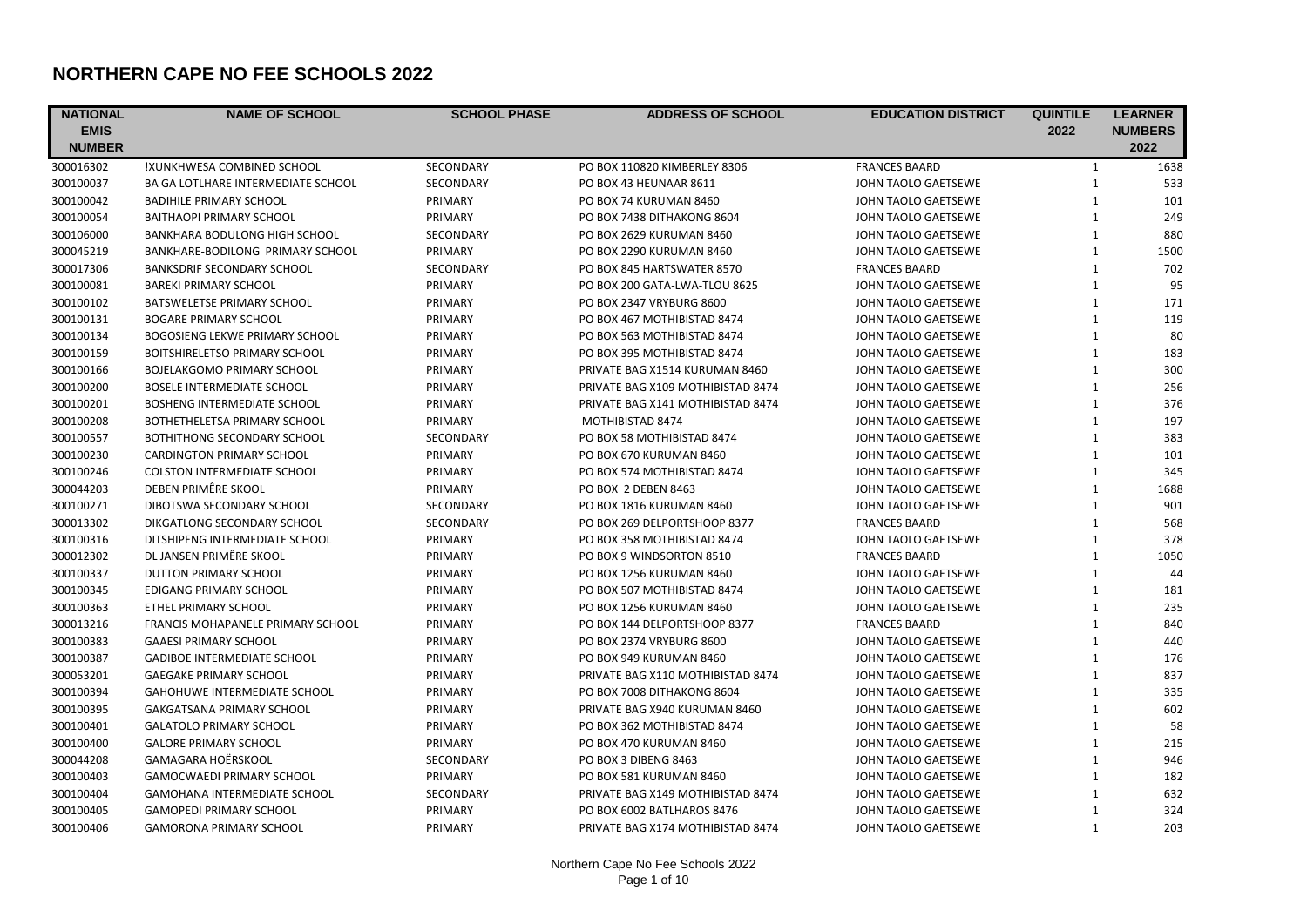| <b>NATIONAL</b> | <b>NAME OF SCHOOL</b>                      | <b>SCHOOL PHASE</b> | <b>ADDRESS OF SCHOOL</b>          | <b>EDUCATION DISTRICT</b> | <b>QUINTILE</b> | <b>LEARNER</b> |
|-----------------|--------------------------------------------|---------------------|-----------------------------------|---------------------------|-----------------|----------------|
| <b>EMIS</b>     |                                            |                     |                                   |                           | 2022            | <b>NUMBERS</b> |
| <b>NUMBER</b>   |                                            |                     |                                   |                           |                 | 2022           |
| 300100410       | <b>GANTATELANG PRIMARY SCHOOL</b>          | PRIMARY             | PO BOX 108 MOTHIBISTAD 8474       | JOHN TAOLO GAETSEWE       | $\mathbf{1}$    | 398            |
| 300100418       | GARAPOANA PRIMARY SCHOOL                   | PRIMARY             | PO BOX 515 MOTHIBISTAD 8474       | JOHN TAOLO GAETSEWE       | $\mathbf 1$     | 65             |
| 300043208       | <b>GARIEPWATER PRIMÊRE SKOOL</b>           | PRIMARY             | PO BOX 65 UPINGTON 8822           | <b>ZF MGCAWU</b>          | $\mathbf{1}$    | 135            |
| 300100421       | GASEBONWE JANTJIE INTERMEDIATE SCHOOL      | PRIMARY             | PO BOX 463 MOTHIBISTAD 8474       | JOHN TAOLO GAETSEWE       | $\mathbf{1}$    | 193            |
| 300100426       | GATA-LWA-TLOU INTERMEDIATE SCHOOL          | PRIMARY             | PO BOX 98 HEUNAAR 8611            | JOHN TAOLO GAETSEWE       | $\mathbf{1}$    | 140            |
| 300100429       | <b>GATLHOSE PRIMARY SCHOOL</b>             | PRIMARY             | PO BOX 247 MOTHIBISTAD 8474       | JOHN TAOLO GAETSEWE       | $\mathbf{1}$    | 287            |
| 300100441       | <b>GLEN RED PRIMARY SCHOOL</b>             | PRIMARY             | PO BOX 2354 VRYBURG 8600          | JOHN TAOLO GAETSEWE       | $\mathbf{1}$    | 980            |
| 300100460       | <b>GOODHOPE PRIMARY SCHOOL</b>             | PRIMARY             | PO BOX 2271 KURUMAN 8460          | JOHN TAOLO GAETSEWE       | $\mathbf{1}$    | 152            |
| 300013204       | <b>GRANGE PRIMÊRE SKOOL</b>                | PRIMARY             | PO BOX 298 HOPETOWN 8750          | PIXLEY-KA-SEME            | $\mathbf{1}$    | 85             |
| 300041204       | <b>GROOT MIER (VGK) PRIMÊRE SKOOL</b>      | PRIMARY             | PO BOX 167 MIER 8811              | ZF MGCAWU                 | $\mathbf{1}$    | 44             |
| 300043302       | <b>GROOTDRINK INTERMEDIATE SCHOOL</b>      | PRIMARY             | PO BOX 63 GROOTDRINK 8822         | ZF MGCAWU                 | $\mathbf{1}$    | 686            |
| 300021203       | <b>HAYES PRIMÊRE SKOOL</b>                 | PRIMARY             | PO BOX 230 DE AAR 7000            | PIXLEY-KA-SEME            | $\mathbf{1}$    | 53             |
| 300015202       | IKAGENG INTERMEDIËRE SKOOL                 | PRIMARY             | PO BOX 3259 KIMBERLEY 8300        | PIXLEY-KA-SEME            | $\mathbf{1}$    | 231            |
| 300100526       | <b>IKAKANYENG SECONDARY SCHOOL</b>         | SECONDARY           | PO BOX 1720 KURUMAN 8460          | JOHN TAOLO GAETSEWE       | $\mathbf 1$     | 206            |
| 300100532       | <b>IKEMELENG PRIMARY SCHOOL</b>            | PRIMARY             | PO BOX 1038 KURUMAN 8460          | JOHN TAOLO GAETSEWE       | $\mathbf{1}$    | 141            |
| 300023280       | IKHWEZI LOKUSA PRIMARY SCHOOL              | PRIMARY             | PO BOX 120 NOUPOORT 5950          | PIXLEY-KA-SEME            | $\mathbf{1}$    | 416            |
| 300100542       | <b>INEELENG PRIMARY SCHOOL</b>             | PRIMARY             | PO BOX 106 MOTHIBISTAD 8474       | JOHN TAOLO GAETSEWE       | $\mathbf 1$     | 156            |
| 300100561       | <b>ITEKELENG PRIMARY SCHOOL</b>            | PRIMARY             | PO BOX 600 MOTHIBISTAD 8474       | JOHN TAOLO GAETSEWE       | $\mathbf{1}$    | 230            |
| 300100573       | ITOTLENG COMMERCIAL SECONDARY SCHOOL       | <b>SECONDARY</b>    | PO BOX 254 DAANTJIESRUS 8477      | JOHN TAOLO GAETSEWE       | $\mathbf{1}$    | 370            |
| 300100575       | <b>ITSHOKENG PRIMARY SCHOOL</b>            | PRIMARY             | PO BOX 518 KURUMAN 8460           | JOHN TAOLO GAETSEWE       | $\mathbf 1$     | 78             |
| 300017224       | JAN KEMPDORP PRIMARY SCHOOL                | PRIMARY             | PO BOX 3189 JAN KEMPDORP 8550     | <b>FRANCES BAARD</b>      | $\mathbf{1}$    | 978            |
| 300041205       | JJ ADAMS INTERMEDIATE SCHOOL               | PRIMARY             | POSKANTOOR ASKHAM 8814            | <b>ZF MGCAWU</b>          | $\mathbf{1}$    | 489            |
| 300017221       | JUMBOLANI INTERMEDIATE SCHOOL              | PRIMARY             | PO BOX 84 REIVILO 8595            | <b>FRANCES BAARD</b>      | $\mathbf{1}$    | 51             |
| 300100629       | KAREEPAN PRIMARY SCHOOL                    | PRIMARY             | PO BOX 412 MOTHIBISTAD 8474       | JOHN TAOLO GAETSEWE       | $\mathbf{1}$    | 172            |
| 300100641       | KEATLHOLELA PRIMARY SCHOOL                 | PRIMARY             | PO BOX 1759 KURUMAN 8460          | JOHN TAOLO GAETSEWE       | $\mathbf{1}$    | 156            |
| 300100646       | KEGOMODITSWE SECONDARY SCHOOL              | SECONDARY           | PO BOX 2743 VRYBURG 8600          | JOHN TAOLO GAETSEWE       | $\mathbf{1}$    | 435            |
| 300016207       | KELEMOGILE PRIMARY SCHOOL                  | PRIMARY             | PRIVATE BAG X33 MODDERRIVIER 8700 | PIXLEY-KA-SEME            | $\mathbf{1}$    | 27             |
| 300014302       | <b>KGABANG PRIMARY SCHOOL</b>              | PRIMARY             | PO BOX 2554 RITCHIE 8701          | <b>FRANCES BAARD</b>      | $\mathbf{1}$    | 1127           |
| 300032305       | KHARKAMS GEKOMBINEERDE SKOOL               | SECONDARY           | POSKANTOOR KHARKAMS 8223          | NAMAQUA                   | $\mathbf{1}$    | 526            |
| 300032202       | KHEIS MET PRIMÊRE SKOOL                    | PRIMARY             | PO BOX 57 GARIES 8220             | <b>NAMAQUA</b>            | $\mathbf{1}$    | 97             |
| 300100707       | KHIBA SECONDARY SCHOOL                     | SECONDARY           | PO BOX 47 GAMOPEDI 8480           | JOHN TAOLO GAETSEWE       | $\mathbf{1}$    | 280            |
| 300100715       | KHUIS INTERMEDIATE SCHOOL                  | PRIMARY             | PO BOX 225 KURUMAN 8460           | JOHN TAOLO GAETSEWE       | $\mathbf{1}$    | 114            |
| 300041207       | KLEIN MIER (VGK) PRIMÊRE SKOOL             | PRIMARY             | PO BOX 156 MIER 8811              | ZF MGCAWU                 | $\mathbf{1}$    | 67             |
| 300100754       | KONING PRIMARY SCHOOL                      | PRIMARY             | PO BOX 528 KURUMAN 8460           | JOHN TAOLO GAETSEWE       | $\mathbf 1$     | 209            |
| 300100760       | KOPANO INTERMEDIATE SCHOOL                 | PRIMARY             | PO BOX 204 MOTHIBISTAD 8474       | JOHN TAOLO GAETSEWE       | $\mathbf{1}$    | 301            |
|                 | KP TOTO TECHNICAL AND COMMERCIAL SECONDARY |                     |                                   |                           |                 |                |
| 300100769       | <b>SCHOOL</b>                              | SECONDARY           | PO BOX 328 MOTHIBISTAD 8474       | JOHN TAOLO GAETSEWE       | $\mathbf{1}$    | 1246           |
| 300100774       | KS SHUPING SECONDARY SCHOOL                | SECONDARY           | PO BOX 2483 KURUMAN 8460          | JOHN TAOLO GAETSEWE       | $\mathbf{1}$    | 674            |
| 300100778       | KUDUMANE PRIMARY SCHOOL                    | PRIMARY             | PO BOX 199 MOTHIBISTAD 8474       | JOHN TAOLO GAETSEWE       | $\mathbf{1}$    | 525            |
| 300033204       | LAERSKOOL ELANDSVLEI                       | PRIMARY             | PO BOX 426 CALVINIA 8190          | NAMAQUA                   | $\mathbf{1}$    | 27             |
| 300044212       | LAERSKOOL SAAMBOU                          | PRIMARY             | PO BOX 229 OLIFANTSHOEK 8450      | ZF MGCAWU                 | $\mathbf{1}$    | 31             |
| 300043216       | LAERSKOOL WILGENHOUTSDRIF                  | PRIMARY             | PO BOX 59 GROOTDRINK 8822         | <b>ZF MGCAWU</b>          | $\mathbf{1}$    | 191            |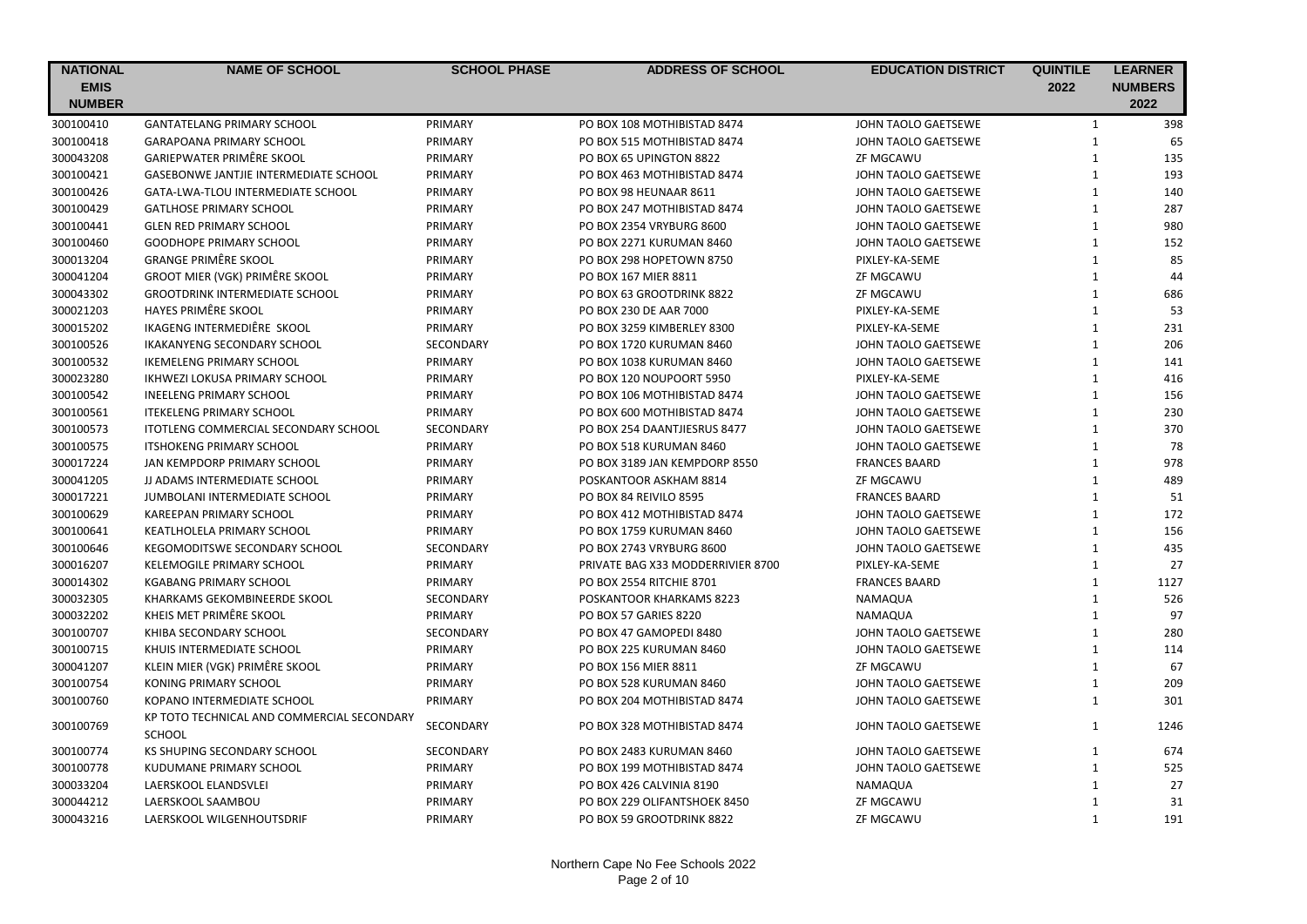| <b>NATIONAL</b> | <b>NAME OF SCHOOL</b>             | <b>SCHOOL PHASE</b> | <b>ADDRESS OF SCHOOL</b>          | <b>EDUCATION DISTRICT</b> | <b>QUINTILE</b> | <b>LEARNER</b> |
|-----------------|-----------------------------------|---------------------|-----------------------------------|---------------------------|-----------------|----------------|
| <b>EMIS</b>     |                                   |                     |                                   |                           | 2022            | <b>NUMBERS</b> |
| <b>NUMBER</b>   |                                   |                     |                                   |                           |                 | 2022           |
| 300100817       | <b>LARENG PRIMARY SCHOOL</b>      | PRIMARY             | PO BOX 78 MOTHIBISTAD 8474        | JOHN TAOLO GAETSEWE       | $\mathbf{1}$    | 1080           |
| 300100821       | LEBANG SECONDARY SCHOOL           | SECONDARY           | PO BOX 320 MOTHIBISTAD 8474       | JOHN TAOLO GAETSEWE       | $\mathbf{1}$    | 220            |
| 300100840       | LEHIKENG PRIMARY SCHOOL           | PRIMARY             | PO BOX 183 MOTHIBISTAD 8474       | JOHN TAOLO GAETSEWE       | $\mathbf{1}$    | 328            |
| 300017222       | LEKHADUNG PRIMARY SCHOOL          | PRIMARY             | PO BOX 40 REIVILO 8595            | <b>FRANCES BAARD</b>      | $\mathbf{1}$    | 29             |
| 300032306       | LELIEFONTEIN INTERMEDIATE SCHOOL  | PRIMARY             | PO BOX 115 KAMIESKROON 8241       | NAMAQUA                   | $\mathbf{1}$    | 98             |
| 300032211       | LEPELSFONTEIN RK PRIMÊRE SKOOL    | PRIMARY             | PK KOTZESRUS LEPELSFONTEIN 8200   | NAMAQUA                   | $\mathbf{1}$    | 35             |
| 300100869       | LERUMO PRIMARY SCHOOL             | PRIMARY             | PO BOX 7007 DITHAKONG 8604        | JOHN TAOLO GAETSEWE       | $\mathbf{1}$    | 640            |
| 300100873       | <b>LESEDI SECONDARY SCHOOL</b>    | SECONDARY           | PRIVATE BAG X146 MOTHIBISTAD 8474 | JOHN TAOLO GAETSEWE       | $\mathbf{1}$    | 957            |
| 300100890       | LETLHAKAJANENG PRIMARY SCHOOL     | PRIMARY             | PO BOX 2352 VRYBURG 8600          | JOHN TAOLO GAETSEWE       | $\mathbf{1}$    | 358            |
| 300100917       | LOGOBATE PRIMARY SCHOOL           | PRIMARY             | PO BOX 493 MOTHIBISTAD 8474       | JOHN TAOLO GAETSEWE       | $\mathbf{1}$    | 156            |
| 300100923       | LONGHURST PRIMARY SCHOOL          | PRIMARY             | PO BOX 343 MOTHIBISTAD 8474       | JOHN TAOLO GAETSEWE       | $\mathbf{1}$    | 66             |
| 300041211       | LOUBOS (VGK) PRIMÊRE SKOOL        | PRIMARY             | PO BOX 16 MIER 8811               | ZF MGCAWU                 | $\mathbf{1}$    | 116            |
| 300043217       | LUKHANYISO PRIMARY SCHOOL         | PRIMARY             | PO BOX 2823 UPINGTON 8800         | ZF MGCAWU                 | $\mathbf{1}$    | 495            |
| 300100971       | <b>MADIBENG PRIMARY SCHOOL</b>    | PRIMARY             | PO BOX 1272 KURUMAN 8460          | JOHN TAOLO GAETSEWE       | $\mathbf{1}$    | 344            |
| 300100980       | MADUO INTERMEDIATE SCHOOL         | PRIMARY             | PO BOX 585 MOTHIBISTAD 8474       | JOHN TAOLO GAETSEWE       | $\mathbf{1}$    | 111            |
| 300100993       | MAGONATE PRIMARY SCHOOL           | PRIMARY             | PO BOX 1118 KURUMAN 8460          | JOHN TAOLO GAETSEWE       | $\mathbf 1$     | 82             |
| 300100999       | MAHIKANENG PRIMARY SCHOOL         | PRIMARY             | PO BOX 186 MOTHIBISTAD 8474       | JOHN TAOLO GAETSEWE       | $\mathbf{1}$    | 572            |
| 300101004       | MAIKAELELO INTERMEDIATE SCHOOL    | PRIMARY             | PO BOX 581 MOTHIBISTAD 8474       | JOHN TAOLO GAETSEWE       | $\mathbf{1}$    | 1023           |
| 300101010       | MAIPEING PRIMARY SCHOOL           | PRIMARY             | PO BOX 825 KURUMAN 8460           | JOHN TAOLO GAETSEWE       | $\mathbf{1}$    | 369            |
| 300101011       | <b>MAIPHINICKE PRIMARY SCHOOL</b> | PRIMARY             | PRIVATE BAG X1512 KURUMAN 8460    | JOHN TAOLO GAETSEWE       | $\mathbf{1}$    | 175            |
| 300101035       | <b>MAKHUBUNG PRIMARY SCHOOL</b>   | PRIMARY             | PO BOX 180 HEUNAAR 8611           | JOHN TAOLO GAETSEWE       | $\mathbf{1}$    | 105            |
| 300101037       | MAKOLOKOMENG PRIMARY SCHOOL       | PRIMARY             | PO BOX 965 KURUMAN 8460           | JOHN TAOLO GAETSEWE       | $\mathbf 1$     | 164            |
| 300101056       | MAMASILO INTERMEDIATE SCHOOL      | PRIMARY             | PO BOX 464 KURUMAN 8460           | JOHN TAOLO GAETSEWE       | $\mathbf{1}$    | 486            |
| 300101061       | MAMORATWA INTERMEDIATE SCHOOL     | PRIMARY             | PRIVATE BAG X162 MOTHIBISTAD 8474 | JOHN TAOLO GAETSEWE       | $\mathbf{1}$    | 318            |
| 300101063       | MAMPESTAD PRIMARY SCHOOL          | PRIMARY             | KURUMAN 8460                      | JOHN TAOLO GAETSEWE       | $\mathbf{1}$    | 245            |
| 300101079       | <b>MANYEDING PRIMARY SCHOOL</b>   | PRIMARY             | PRIVATE BAG X113 MOTHIBISTAD 8474 | JOHN TAOLO GAETSEWE       | $\mathbf{1}$    | 250            |
| 300104003       | <b>MAOKA PRIMARY SCHOOL</b>       | PRIMARY             | PO BOX 4423 BATLHAROS 8476        | JOHN TAOLO GAETSEWE       | $\mathbf{1}$    | 139            |
| 300101098       | MARATADITSE PRIMARY SCHOOL        | PRIMARY             | PO BOX 1878 KURUMAN 8460          | JOHN TAOLO GAETSEWE       | $\mathbf{1}$    | 60             |
| 300101099       | <b>MARCH PRIMARY SCHOOL</b>       | PRIMARY             | PRIVATE BAG X605 KURUMAN 8460     | JOHN TAOLO GAETSEWE       | $\mathbf{1}$    | 80             |
| 300101105       | MAREMANE PRIMARY SCHOOL           | PRIMARY             | PO BOX 642 KURUMAN 8460           | JOHN TAOLO GAETSEWE       | $\mathbf{1}$    | 183            |
| 300101121       | MARUMO INTERMEDIATE SCHOOL        | SECONDARY           | PO BOX 656 KURUMAN 8460           | JOHN TAOLO GAETSEWE       | $\mathbf{1}$    | 65             |
| 300101123       | <b>MARUPING PRIMARY SCHOOL</b>    | PRIMARY             | PRIVATE BAG X168 MOTHIBISTAD 8474 | JOHN TAOLO GAETSEWE       | $\mathbf{1}$    | 390            |
| 300101163       | MATSHANENG INTERMEDIATE SCHOOL    | PRIMARY             | PO BOX 478 MOTHIBISTAD 8474       | JOHN TAOLO GAETSEWE       | $\mathbf{1}$    | 133            |
| 300101178       | MECWETSANENG PRIMARY SCHOOL       | PRIMARY             | PO BOX 1121 KURUMAN 8460          | JOHN TAOLO GAETSEWE       | $\mathbf{1}$    | 95             |
| 300101196       | <b>METSEMANTSI PRIMARY SCHOOL</b> | PRIMARY             | PO BOX 2509 KURUMAN 8460          | JOHN TAOLO GAETSEWE       | $\mathbf{1}$    | 55             |
| 300101239       | MMITSATSHIPI PRIMARY SCHOOL       | PRIMARY             | PO BOX 821 KURUMAN 8460           | JOHN TAOLO GAETSEWE       | $\mathbf{1}$    | 112            |
| 300101273       | MOEDI SECONDARY SCHOOL            | SECONDARY           | PO BOX 2353 VRYBURG 8600          | JOHN TAOLO GAETSEWE       | $\mathbf{1}$    | 318            |
| 300017404       | MOGOMOTSI SECONDARY SCHOOL        | SECONDARY           | PO BOX 332 WARRENTON 8530         | <b>FRANCES BAARD</b>      | $\mathbf{1}$    | 1039           |
| 300101304       | MOHOLENG PRIMARY SCHOOL           | PRIMARY             | PRIVATE BAG X112 MOTHIBISTAD 8474 | JOHN TAOLO GAETSEWE       | 1               | 800            |
| 300101360       | MONOKETSI INTERMEDIATE SCHOOL     | PRIMARY             | PO BOX 450 MOTHIBISTAD 8474       | JOHN TAOLO GAETSEWE       | $\mathbf{1}$    | 74             |
| 300101373       | <b>MORALADI PRIMARY SCHOOL</b>    | PRIMARY             | PO BOX 6007 BATLHAROS 8476        | JOHN TAOLO GAETSEWE       | $\mathbf{1}$    | 640            |
| 300101402       | MOSHAWENG SECONDARY SCHOOL        | <b>SECONDARY</b>    | PRIVATE BAG X156 MOTHIBISTAD 8474 | JOHN TAOLO GAETSEWE       | $\mathbf{1}$    | 325            |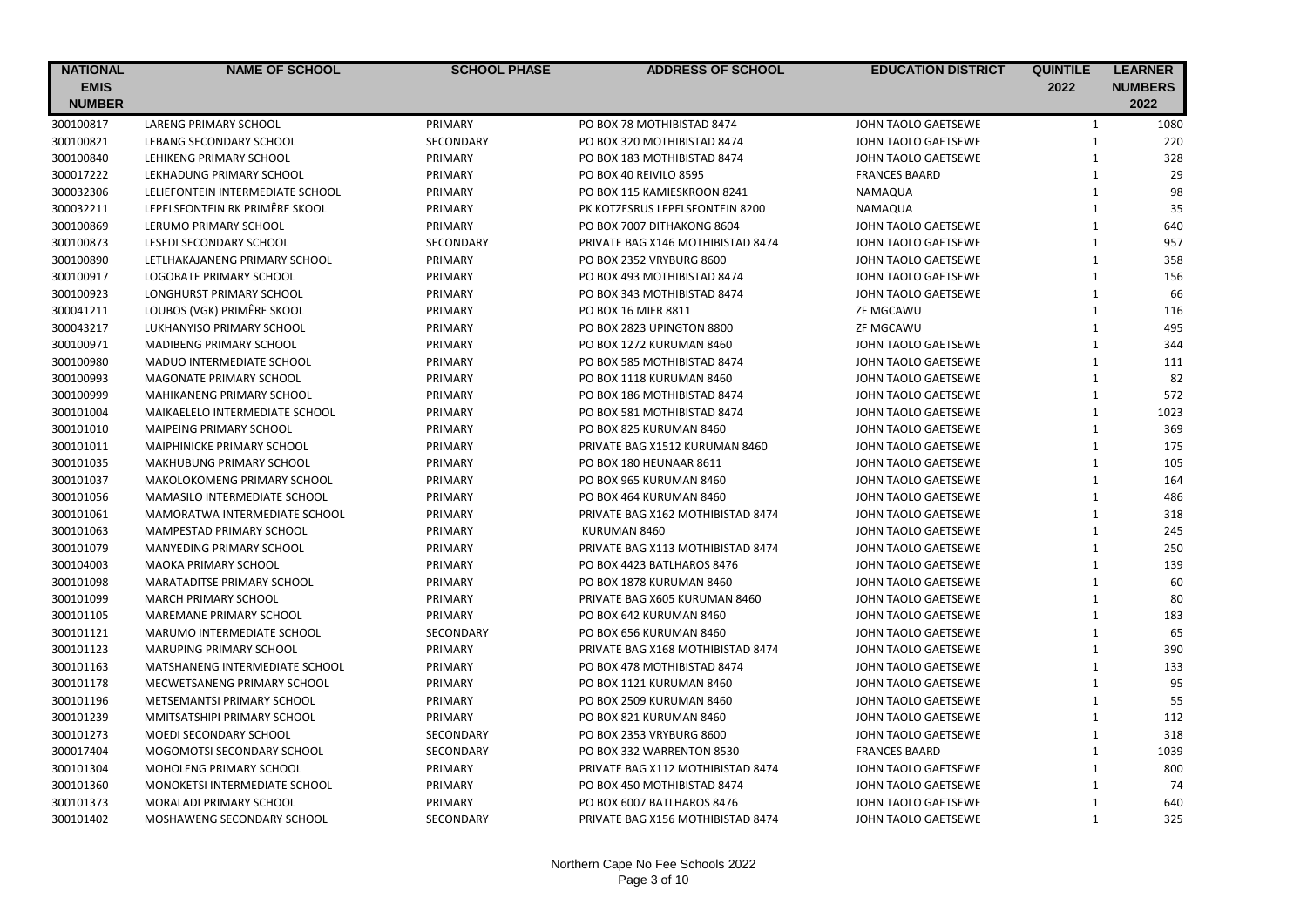| <b>NATIONAL</b><br><b>EMIS</b><br><b>NUMBER</b> | <b>NAME OF SCHOOL</b>                                | <b>SCHOOL PHASE</b> | <b>ADDRESS OF SCHOOL</b>            | <b>EDUCATION DISTRICT</b> | <b>QUINTILE</b><br>2022 | <b>LEARNER</b><br><b>NUMBERS</b><br>2022 |
|-------------------------------------------------|------------------------------------------------------|---------------------|-------------------------------------|---------------------------|-------------------------|------------------------------------------|
| 300101450                                       | MOTSHWARAKGOLE INTERMEDIATE SCHOOL                   | PRIMARY             | PO BOX 966 KURUMAN 8460             | JOHN TAOLO GAETSEWE       | $\mathbf{1}$            | 1012                                     |
| 300101486                                       | NAMETSEGANG SECONDARY SCHOOL                         | SECONDARY           | PO BOX 458 KURUMAN 8460             | JOHN TAOLO GAETSEWE       | $\mathbf{1}$            | 545                                      |
| 300101492                                       | NCWELENGWE PRIMARY SCHOOL                            | PRIMARY             | PO BOX 248 MOTHIBISTAD 8474         | JOHN TAOLO GAETSEWE       | $\mathbf{1}$            | 395                                      |
| 300101503                                       | <b>NCWENG PRIMARY SCHOOL</b>                         | PRIMARY             | PO BOX 385 MOTHIBISTAD 8474         | JOHN TAOLO GAETSEWE       | $\mathbf{1}$            | 168                                      |
| 300101496                                       | NEW SNAUSWANE PRIMARY SCHOOL                         | PRIMARY             | PO BOX 255 KURUMAN 8460             | JOHN TAOLO GAETSEWE       | $\mathbf{1}$            | 184                                      |
| 300034207                                       | NORAP MET PRIMÊRE SKOOL                              | PRIMARY             | PRIVATE BAG X3 ROOIFONTEIN 8253     | NAMAQUA                   | $\mathbf{1}$            | 74                                       |
| 300023209                                       | NORVALSPONT INTERMEDIATE SCHOOL                      | PRIMARY             | PO BOX 31 NORVALSPONT 9797          | PIXLEY-KA-SEME            | $\mathbf{1}$            | 242                                      |
| 300034208                                       | NOURIVIER MET PRIMÊRE SKOOL                          | PRIMARY             | PO BOX 91 KAMIESKROON 8241          | NAMAQUA                   | $\mathbf{1}$            | 42                                       |
| 300101550                                       | OARABILE INTERMEDIATE SCHOOL                         | PRIMARY             | PO BOX 381 KURUMAN 8460             | JOHN TAOLO GAETSEWE       | $\mathbf{1}$            | 188                                      |
| 300101553                                       | <b>OBONTSE PRIMARY SCHOOL</b>                        | PRIMARY             | PO BOX 277 MOTHIBISTAD 8474         | JOHN TAOLO GAETSEWE       | $\mathbf{1}$            | 60                                       |
| 300101562                                       | OLEBOGENG INTERMEDIATE SCHOOL                        | SECONDARY           | PO BOX 2498 KURUMAN 8460            | JOHN TAOLO GAETSEWE       | $\mathbf{1}$            | 620                                      |
| 300101564                                       | OLEHILE MANCHWE INTERMEDIATE SCHOOL                  | PRIMARY             | PO BOX 594 PAMPIERSTAD 8566         | <b>FRANCES BAARD</b>      | $\mathbf{1}$            | 973                                      |
| 300101568                                       | <b>OMANG PRIMARY SCHOOL</b>                          | PRIMARY             | PO BOX 321 MOTHIBISTAD 8474         | JOHN TAOLO GAETSEWE       | $\mathbf{1}$            | 875                                      |
| 300042402                                       | PABALLELO HIGH SCHOOL                                | SECONDARY           | PO BOX 2873 UPINGTON 8800           | ZF MGCAWU                 | $\mathbf{1}$            | 1246                                     |
| 300034209                                       | PAULSHOEK MET PRIMÊRE SKOOL                          | PRIMARY             | <b>PO BOX 98 GARIES 8220</b>        | NAMAQUA                   | $\mathbf{1}$            | 44                                       |
| 300021402                                       | PETRUSVILLE HIGH SCHOOL                              | SECONDARY           | PO BOX 71 PETRUSVILLE 8770          | PIXLEY-KA-SEME            | $\mathbf{1}$            | 647                                      |
| 300041138                                       | PHILANDERSBRON PRIMARY                               | PRIMARY             | PO BOX 54 MIER 8811                 | <b>ZF MGCAWU</b>          | $\mathbf{1}$            | 201                                      |
| 300021305                                       | PHILIPSTOWN PRIMARY SCHOOL                           | PRIMARY             | PO BOX 53 PHILLIPSTOWN 8795         | PIXLEY-KA-SEME            | $\mathbf{1}$            | 105                                      |
| 300021208                                       | PHILLIPSTOWN HOËRSKOOL                               | SECONDARY           | PO BOX 77 PHILLIPSTOWN 8795         | PIXLEY-KA-SEME            | $\mathbf{1}$            | 247                                      |
| 300011210                                       | PLOOYSBURG INTERMEDIÊRE SKOOL                        | PRIMARY             | PO BOX 20 PLOOYSBURG 8350           | PIXLEY-KA-SEME            | $\mathbf{1}$            | 160                                      |
| 300101753                                       | RAPELANG INTERMEDIATE SCHOOL                         | PRIMARY             | PO BOX 2574 VRYBURG 8600            | JOHN TAOLO GAETSEWE       | $\mathbf{1}$            | 367                                      |
| 300012304                                       | REAKANTSWE SECONDARY SCHOOL                          | SECONDARY           | PO BOX 2179 WINDSORTON 8510         | <b>FRANCES BAARD</b>      | $\mathbf{1}$            | 605                                      |
| 300042215                                       | RIEMVASMAAK PRIMÊRE SKOOL                            | PRIMARY             | PO BOX 523 KAKAMAS 8870             | ZF MGCAWU                 | $\mathbf{1}$            | 96                                       |
| 300041301                                       | RIETFONTEIN GEKOMBINEERDE SKOOL                      | SECONDARY           | <b>PO BOX 3 MIER 8811</b>           | ZF MGCAWU                 | $\mathbf{1}$            | 909                                      |
| 300014208                                       | RIETRIVIER PRIMARY SCHOOL                            | PRIMARY             | MERCURYSTRAAT 219 MODDERRIVIER 8701 | <b>FRANCES BAARD</b>      | $\mathbf{1}$            | 1346                                     |
| 300014303                                       | RIETVALE HIGH SCHOOL                                 | SECONDARY           | PO BOX 110539 HADISON PARK 8306     | <b>FRANCES BAARD</b>      | $\mathbf{1}$            | 1299                                     |
| 300017223                                       | ROLIHLAHLA INTERMEDIATE SCHOOL                       | PRIMARY             | PO BOX 442 WARRENTON 8530           | <b>FRANCES BAARD</b>      | $\mathbf{1}$            | 939                                      |
| 300022210                                       | SAAMSTAAN PRIMÊRE SKOOL                              | PRIMARY             | PO BOX 511 PRIESKA 8940             | PIXLEY-KA-SEME            | $\mathbf{1}$            | 108                                      |
| 300011211                                       | SALT LAKE PRIMARY SCHOOL                             | PRIMARY             | PO BOX 2 SALT LAKE 8731             | PIXLEY-KA-SEME            | $\mathbf{1}$            | 78                                       |
| 300016220                                       | SCHMIDTSDRIFT BATHLAPING INTERMEDIATE SCHOOL PRIMARY |                     | PO BOX 1004 KIMBERLEY 8300          | PIXLEY-KA-SEME            | $\mathbf{1}$            | 269                                      |
| 300101955                                       | SENGAE PRIMARY SCHOOL                                | PRIMARY             | PO BOX 318 MOTHIBISTAD 8474         | JOHN TAOLO GAETSEWE       | 1                       | 409                                      |
| 300017210                                       | SETSABELO PRIMARY FARM SCHOOL                        | PRIMARY             | PO BOX 9094 KIMBERLEY 8345          | <b>FRANCES BAARD</b>      | $\mathbf{1}$            | 34                                       |
| 300032208                                       | SPOEGRIVIER MET PRIMÊRE SKOOL                        | PRIMARY             | <b>PO BOX 199 GARIES 8220</b>       | NAMAQUA                   | $\mathbf{1}$            | 59                                       |
| 300021211                                       | ST JOHNS (RC) PRIMARY SCHOOL                         | PRIMARY             | PO BOX 607 DE AAR 7000              | PIXLEY-KA-SEME            | $\mathbf{1}$            | 970                                      |
| 300016303                                       | STILLWATER INTERMEDIATE SCHOOL                       | PRIMARY             | PO BOX 461 BARKLY WES 8300          | <b>FRANCES BAARD</b>      | $\mathbf{1}$            | 225                                      |
| 300041216                                       | SWARTKOPSDAM VKK PRIMÊRE SKOOL                       | PRIMARY             | PO BOX 14 NOENIEPUT 8813            | ZF MGCAWU                 | $\mathbf{1}$            | 42                                       |
| 300017405                                       | TLHWAHALANG SECONDARY SCHOOL                         | <b>SECONDARY</b>    | PO BOX 438 JAN KEMPDORP 8550        | <b>FRANCES BAARD</b>      | $\mathbf{1}$            | 1165                                     |
| 300032210                                       | TWEERIVIER METODISTE PRIMÊRE SKOOL                   | PRIMARY             | PO BOX 147 GARIES 8220              | NAMAQUA                   | $\mathbf{1}$            | 18                                       |
| 300023306                                       | UMTHOMBO WOLWAZI INTERMEDIATE FARM<br><b>SCHOOL</b>  | PRIMARY             | PO BOX 151 COLESBERG 9795           | PIXLEY-KA-SEME            | $\mathbf{1}$            | 199                                      |
| 300017304                                       | VAALHARTS GEKOMBINEERDE SKOOL                        | <b>SECONDARY</b>    | PO BOX 76 JAN KEMPDORP 8550         | <b>FRANCES BAARD</b>      | 1                       | 898                                      |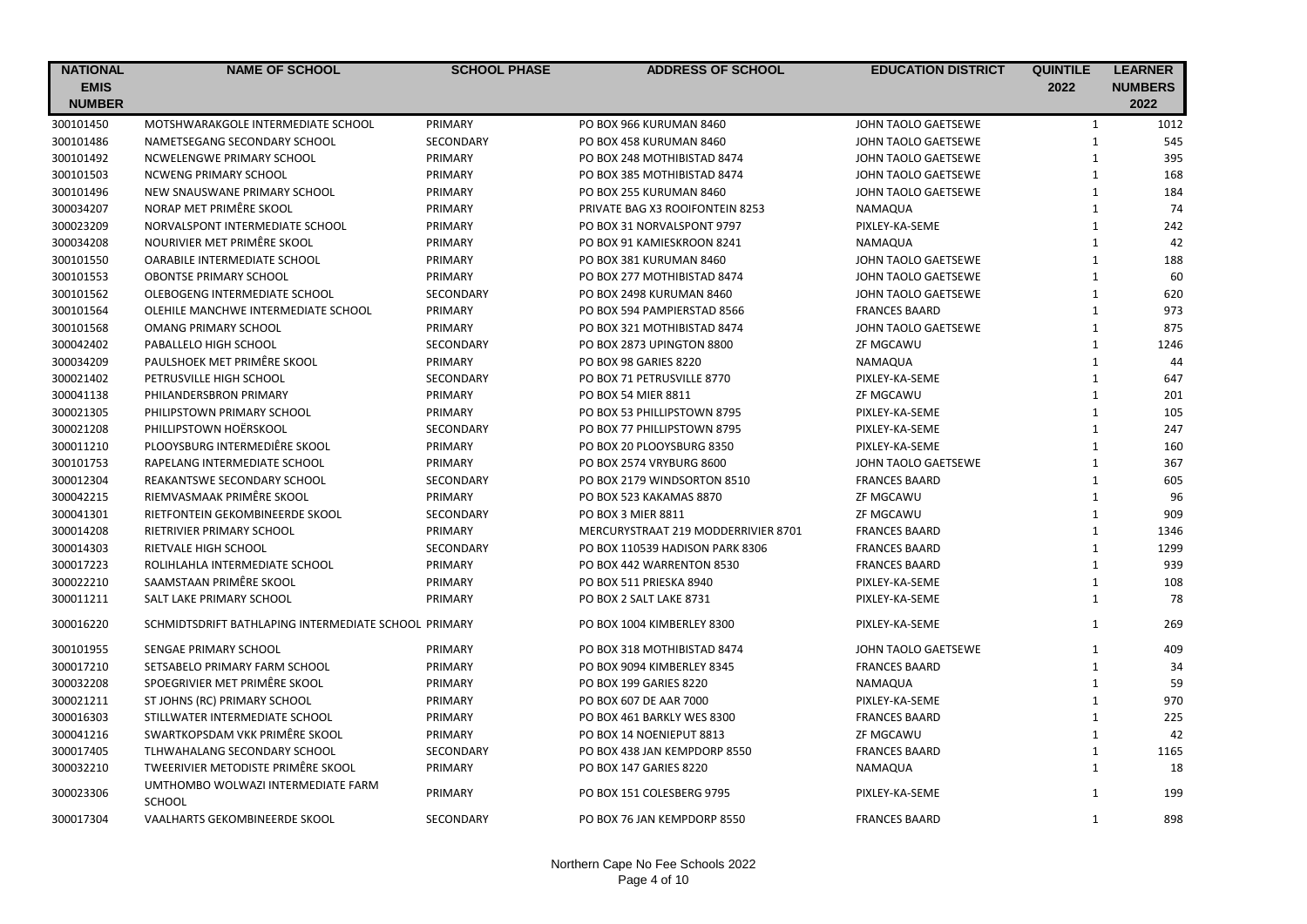| <b>NATIONAL</b> | <b>NAME OF SCHOOL</b>                   | <b>SCHOOL PHASE</b> | <b>ADDRESS OF SCHOOL</b>        | <b>EDUCATION DISTRICT</b> | <b>QUINTILE</b> | <b>LEARNER</b> |
|-----------------|-----------------------------------------|---------------------|---------------------------------|---------------------------|-----------------|----------------|
| <b>EMIS</b>     |                                         |                     |                                 |                           | 2022            | <b>NUMBERS</b> |
| <b>NUMBER</b>   |                                         |                     |                                 |                           |                 | 2022           |
| 300015208       | VAALLUS (NGK) PRIMÊRE SKOOL             | PRIMARY             | PO BOX 6 DOUGLAS 8730           | PIXLEY-KA-SEME            | $\mathbf{1}$    | 43             |
| 300021307       | VISISANI PRIMARY SCHOOL                 | PRIMARY             | PO BOX 75 PETRUSVILLE 8770      | PIXLEY-KA-SEME            | $\mathbf{1}$    | 370            |
| 300023217       | VLUGFONTEIN INTERMEDIÊRE SKOOL          | PRIMARY             | PO BOX 344 COLESBERG 9795       | PIXLEY-KA-SEME            | $\mathbf{1}$    | 75             |
| 300043215       | VOLOP INTERMEDIATE SCHOOL               | PRIMARY             | PO BOX 167 GROBLERSHOOP 8850    | PIXLEY-KA-SEME            | $\mathbf{1}$    | 70             |
| 300041219       | VREDESVALLEI PRIMÊRE SKOOL              | PRIMARY             | PO BOX 47 KAKAMAS 8870          | ZF MGCAWU                 | $\mathbf{1}$    | 92             |
| 300041218       | WELKOM PRIMÊRE SKOOL                    | PRIMARY             | PRIVATE BAG X965 UPINGTON 8800  | ZF MGCAWU                 | $\mathbf{1}$    | 86             |
| 300016201       | AALWYN INTERMEDIÊRE SKOOL               | PRIMARY             | PO BOX 9 CAMPBELL 8360          | PIXLEY-KA-SEME            | $\overline{2}$  | 377            |
| 300044221       | AGANG-THUTO PRIMARY SCHOOL              | PRIMARY             | PO BOX 562 POSTMASBURG 8420     | ZF MGCAWU                 | $\overline{2}$  | 32             |
| 300021201       | ALPHA PRIMÊRE SKOOL                     | PRIMARY             | PO BOX 294 DE AAR 7000          | PIXLEY-KA-SEME            | $\overline{2}$  | 991            |
| 300016202       | ANDERSON PRIMÊRE SKOOL                  | PRIMARY             | PO BOX 2 GRIQUATOWN 8365        | PIXLEY-KA-SEME            | $\overline{2}$  | 847            |
| 300043202       | ASSUMPTA (RK) PRIMÊRE SKOOL             | PRIMARY             | PO BOX 67 AUGRABIES 8874        | ZF MGCAWU                 | $\overline{2}$  | 372            |
| 300043212       | AUGRABIES INTERMEDIATE SCHOOL           | PRIMARY             | PO BOX 2 AUGRABIES 8874         | ZF MGCAWU                 | $\overline{2}$  | 264            |
| 300024301       | BENNIE GROENEWALD PRIMÊRE SKOOL         | PRIMARY             | PO BOX 75 RICHMOND 7090         | PIXLEY-KA-SEME            | $\overline{2}$  | 427            |
| 300042301       | BLAAUWSKOP (RC) INTERMEDIATE SCHOOL     | PRIMARY             | PO BOX 34 UPINGTON 8806         | ZF MGCAWU                 | $\overline{2}$  | 483            |
| 300042201       | BLOEMSMOND PRIMÊRE SKOOL                | PRIMARY             | PO BOX 102 KANONEILAND 8806     | ZF MGCAWU                 | $\overline{2}$  | 61             |
| 300022202       | <b>BLOUKRANS PRIMÊRE SKOOL</b>          | PRIMARY             | PO BOX 172 PRIESKA 8940         | PIXLEY-KA-SEME            | $\overline{2}$  | 88             |
| 300015203       | <b>BOITSHOKO PRIMARY SCHOOL</b>         | PRIMARY             | PO BOX 8011 KIMBERLEY 8330      | <b>FRANCES BAARD</b>      | $\overline{2}$  | 659            |
| 300011404       | BONGANI SECONDARY SCHOOL                | SECONDARY           | PO BOX 249 DOUGLAS 8730         | PIXLEY-KA-SEME            | $\overline{2}$  | 986            |
| 300011301       | <b>BONGANI PRIMARY SCHOOL</b>           | PRIMARY             | PO BOX 249 DOUGLAS 8730         | PIXLEY-KA-SEME            | $\overline{2}$  | 1101           |
| 300043301       | BRANDBOOM INTERMEDIATE SCHOOL           | PRIMARY             | PO BOX 154 GROBLERSHOOP 8850    | ZF MGCAWU                 | $\overline{2}$  | 478            |
| 300034302       | BRANDVLEI INTERMEDIÊRE SKOOL            | SECONDARY           | PO BOX 148 BRANDVLEI 8915       | NAMAQUA                   | $\overline{2}$  | 180            |
| 300011202       | BUCKLANDS (NGK) PRIMÊRE SKOOL           | PRIMARY             | PO BOX 276 DOUGLAS 8730         | PIXLEY-KA-SEME            | $\overline{2}$  | 150            |
| 300024202       | CARNARVON PRIMARY SCHOOL                | PRIMARY             | PRIVATE BAG X227 CARNARVON 8925 | PIXLEY-KA-SEME            | $\overline{2}$  | 1145           |
| 300045301       | DANIËLSKUIL INTERMEDIATE SCHOOL         | PRIMARY             | PO BOX 57 DANIËLSKUIL 8405      | <b>ZF MGCAWU</b>          | $\overline{2}$  | 771            |
| 300013301       | DELPORTSHOOP INTERMEDIATE SCHOOL        | PRIMARY             | PO BOX 31 DELPORTSHOOP 8377     | <b>FRANCES BAARD</b>      | $\overline{2}$  | 640            |
| 300024203       | <b>DELTA PRIMARY SKOOL</b>              | PRIMARY             | PO BOX 3 VOSBURG 8780           | PIXLEY-KA-SEME            | $\overline{2}$  | 254            |
| 300033203       | DIEPDRIFT PRIMÊRE SKOOL                 | PRIMARY             | PO BOX 97 CALVINIA 8190         | NAMAQUA                   | $\overline{2}$  | 23             |
| 300024204       | DOMBIETERSFONTEIN PRIMÊRE SKOOL         | PRIMARY             | CONNONLAAN 7 VICTORIA-WES 7070  | PIXLEY-KA-SEME            | $\overline{2}$  | 22             |
| 300015406       | DR EP LEKHELA SECONDARY SCHOOL          | SECONDARY           | PO BOX 9084 KIMBERLEY 8345      | <b>FRANCES BAARD</b>      | $\overline{2}$  | 689            |
| 300011303       | <b>EMANG MMOGO COMPREHENSIVE SCHOOL</b> | <b>SECONDARY</b>    | PO BOX 8040 KIMBERLEY 8335      | <b>FRANCES BAARD</b>      | $\overline{2}$  | 1017           |
| 300023401       | <b>ENOCH MTHETHO SECONDARY SCHOOL</b>   | SECONDARY           | PO BOX 30 NOUPOORT 5950         | PIXLEY-KA-SEME            | $\mathbf 2$     | 229            |
| 300017201       | ER MOCWALEDI INTERMEDIATE SCHOOL        | PRIMARY             | PO BOX 557 HARTSWATER 8570      | <b>FRANCES BAARD</b>      | $\overline{2}$  | 588            |
| 300023301       | EUREKA INTERMEDIÊRE SKOOL               | PRIMARY             | PO BOX 19 NOUPOORT 5950         | PIXLEY-KA-SEME            | $\overline{2}$  | 629            |
| 300033301       | FRASERBURG GEKOMBINEERDE SKOOL          | SECONDARY           | PO BOX 7 FRASERBURG 6960        | <b>NAMAQUA</b>            | $\mathbf 2$     | 172            |
| 300042302       | FRIERSDALE (RK) INTERMEDIATE SCHOOL     | SECONDARY           | PO BOX 812 FRIERSDALE 8860      | ZF MGCAWU                 | $\overline{2}$  | 589            |
| 300013203       | GN PRESSLY INTERMEDIÊRE SKOOL           | PRIMARY             | POSKANTOOR LONGLANDS 8376       | <b>FRANCES BAARD</b>      | $\overline{2}$  | 539            |
| 300016301       | <b>GRIQUATOWN INTERMEDIATE SCHOOL</b>   | PRIMARY             | PO BOX 52 GRIQUATOWN 8365       | PIXLEY-KA-SEME            | $\overline{2}$  | 310            |
| 300023210       | <b>HANOVER PRIMARY SCHOOL</b>           | PRIMARY             | PO BOX 75 HANOVER 7005          | PIXLEY-KA-SEME            | $\overline{2}$  | 893            |
| 300025301       | HOËRSKOOL RIVERSIDE                     | PRIMARY             | PO BOX 624 DOUGLAS 8730         | PIXLEY-KA-SEME            | $\overline{2}$  | 860            |
| 300022303       | <b>HOËRSKOOL THERON</b>                 | SECONDARY           | PO BOX 32 BRITSTOWN 8782        | PIXLEY-KA-SEME            | $\overline{2}$  | 561            |
| 300044205       | HTT BIDI MEMORIAL PRIMARY SCHOOL        | PRIMARY             | PO BOX 913 POSTMASBURG 8420     | ZF MGCAWU                 | $\overline{2}$  | 1420           |
| 300024206       | HUTCHINSON PRIMÊRE SKOOL                | PRIMARY             | PO BOX 212 VICTORIA-WES 7070    | PIXLEY-KA-SEME            | $\overline{2}$  | 88             |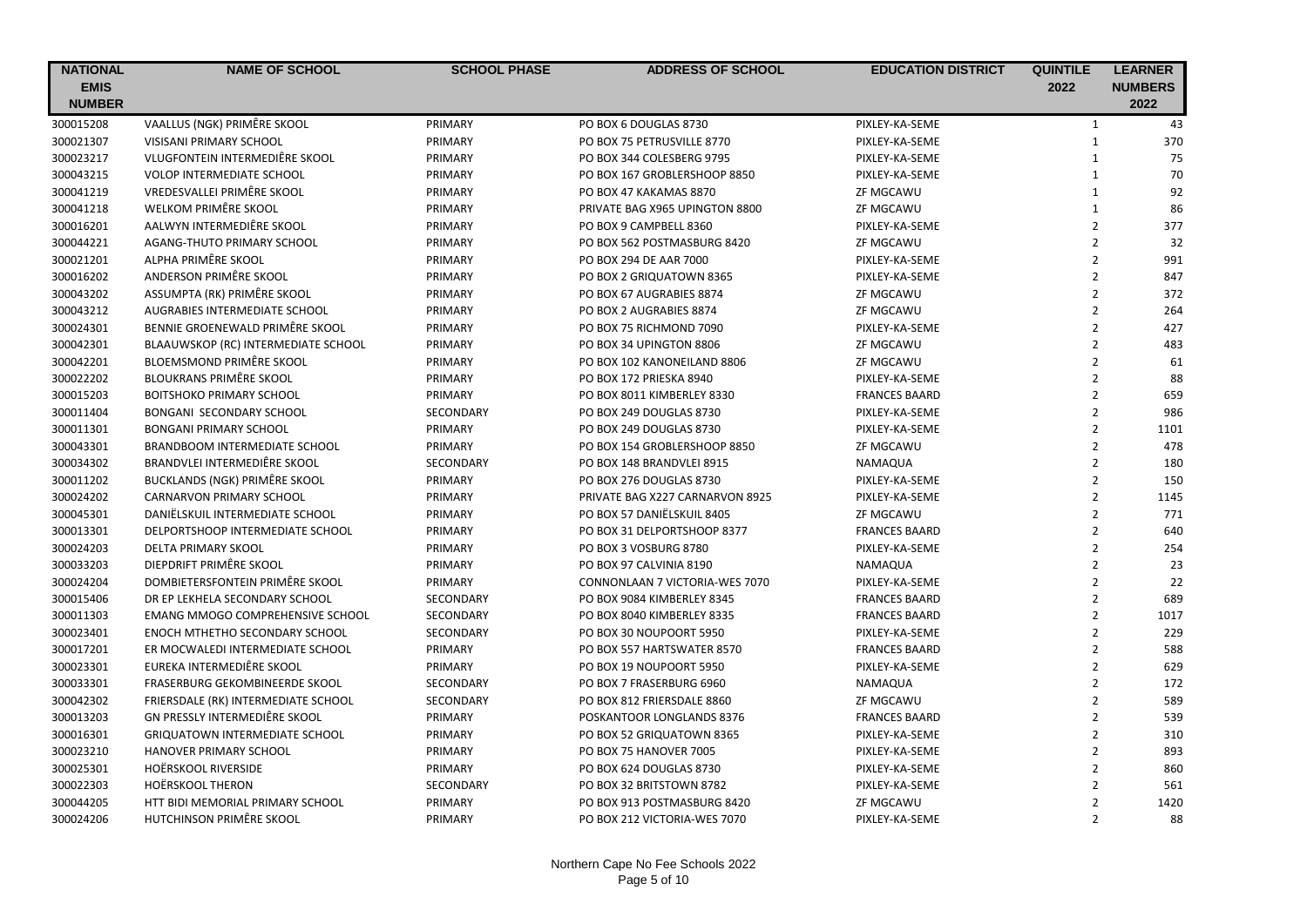| <b>NATIONAL</b> | <b>NAME OF SCHOOL</b>               | <b>SCHOOL PHASE</b> | <b>ADDRESS OF SCHOOL</b>            | <b>EDUCATION DISTRICT</b> | <b>QUINTILE</b> | <b>LEARNER</b> |
|-----------------|-------------------------------------|---------------------|-------------------------------------|---------------------------|-----------------|----------------|
| <b>EMIS</b>     |                                     |                     |                                     |                           | 2022            | <b>NUMBERS</b> |
| <b>NUMBER</b>   |                                     |                     |                                     |                           |                 | 2022           |
| 300011204       | <b>ISAGO PRIMARY SCHOOL</b>         | PRIMARY             | PO BOX 8037 KIMBERLEY 8335          | <b>FRANCES BAARD</b>      | $\overline{2}$  | 1027           |
| 300043309       | JG JANSEN INTERMEDIÊRE SKOOL        | PRIMARY             | PO BOX 277 GROBLERSHOOP 8850        | ZF MGCAWU                 | $\overline{2}$  | 465            |
| 300024207       | JJ BOOYSEN PRIMÊRE SKOOL            | PRIMARY             | PO BOX 42 LOXTON 6985               | PIXLEY-KA-SEME            | $\overline{2}$  | 223            |
| 300024209       | JOHN ROSSOUW PRIMÊRE SKOOL          | PRIMARY             | PO BOX 56 VICTORIA-WES 7070         | PIXLEY-KA-SEME            | $\overline{2}$  | 928            |
| 300021204       | KAREEVILLE PRIMÊRE SKOOL            | PRIMARY             | PO BOX 706 DE AAR 7000              | PIXLEY-KA-SEME            | $\overline{2}$  | 791            |
| 300043304       | KAROS INTERMEDIATE SCHOOL           | PRIMARY             | PO BOX 1694 UPINGTON 8800           | <b>ZF MGCAWU</b>          | $\overline{2}$  | 291            |
| 300016401       | KARRIKAMA HOËRSKOOL                 | SECONDARY           | PO BOX 106 GRIEKWASTAD 8365         | PIXLEY-KA-SEME            | $\overline{2}$  | 542            |
| 300034305       | KENHARDT INTERMEDIÊRE SKOOL         | SECONDARY           | PO BOX 22 KENHARDT 8900             | ZF MGCAWU                 | $\overline{2}$  | 464            |
| 300034307       | KENHARDT PRIMÊRE SKOOL              | PRIMARY             | PO BOX 36 KENHARDT 8900             | <b>ZF MGCAWU</b>          | $\overline{2}$  | 630            |
| 300021205       | KEURTJIEKLOOF PRIMÊRE SKOOL         | PRIMARY             | PO BOX 110 VANDERKLOOF 8771         | PIXLEY-KA-SEME            | $\overline{2}$  | 118            |
| 300100690       | KGOMOTSO SECONDARY SCHOOL           | SECONDARY           | PRIVATE BAG X203 PAMPIERSTAD 8566   | <b>FRANCES BAARD</b>      | $\overline{2}$  | 937            |
| 300015209       | KIM KGOLO PRIMARY SCHOOL            | PRIMARY             | PO BOX 9034 KIMBERLEY 8345          | <b>FRANCES BAARD</b>      | $\overline{2}$  | 825            |
| 300045207       | KITLANYANG PRIMARY SCHOOL           | PRIMARY             | PO BOX 241 KURUMAN 8460             | JOHN TAOLO GAETSEWE       | $\overline{2}$  | 282            |
| 300045216       | KOOPMANSFONTEIN PRIMARY SCHOOL      | PRIMARY             | PRIVATE BAG X1 KOOPMANSFONTEIN 8391 | <b>FRANCES BAARD</b>      | $\overline{2}$  | 66             |
| 300034205       | LAERSKOOL BRANDVLEI                 | PRIMARY             | PO BOX 45 BRANDVLEI 8915            | NAMAQUA                   | $\overline{2}$  | 475            |
| 300042203       | LAERSKOOL CURRIESCAMP               | PRIMARY             | PO BOX 256 KEIMOES 8860             | <b>ZF MGCAWU</b>          | $\overline{2}$  | 114            |
| 300013207       | LAERSKOOL HARTSVAAL                 | PRIMARY             | PO BOX 940 JAN KEMPDORP 8550        | <b>FRANCES BAARD</b>      | $\overline{2}$  | 439            |
| 300043305       | LEERKRANS INTERMEDIATE SCHOOL       | PRIMARY             | PO BOX 3042 UPINGTON 8800           | <b>ZF MGCAWU</b>          | $\overline{2}$  | 326            |
| 300014401       | LETSHEGO PRIMARY SCHOOL             | PRIMARY             | PO BOX 9035 KIMBERLEY 8345          | <b>FRANCES BAARD</b>      | $\overline{2}$  | 533            |
| 300042210       | LOXTONVALE PRIMÊRE SKOOL            | PRIMARY             | PO BOX 326 KEIMOES 8860             | ZF MGCAWU                 | $\overline{2}$  | 106            |
| 300022304       | LUVUYO PRIMARY SCHOOL               | PRIMARY             | PO BOX 110 BRITSTOWN 8782           | PIXLEY-KA-SEME            | $\overline{2}$  | 172            |
| 300044303       | MAIKAELELO PRIMARY SCHOOL           | PRIMARY             | PO BOX 188 OLIFANTSHOEK 8450        | JOHN TAOLO GAETSEWE       | $\overline{2}$  | 506            |
| 300033307       | MALHERBE HUMAN INTERMEDIÊRE SKOOL   | PRIMARY             | PO BOX 67 FRASERBURG 6960           | NAMAQUA                   | $\overline{2}$  | 560            |
| 300016212       | MANKURWANE INTERMEDIATE SCHOOL      | PRIMARY             | PO BOX 9007 KIMBERLEY 8345          | <b>FRANCES BAARD</b>      | $\overline{2}$  | 347            |
| 300015207       | MASIZA SENIOR PRIMARY SCHOOL        | PRIMARY             | PO BOX 9029 KIMBERLEY 8345          | <b>FRANCES BAARD</b>      | $\overline{2}$  | 584            |
| 300042212       | MCTAGGARTSKAMP (RK) PRIMÊRE SKOOL   | PRIMARY             | POSKANTOOR DYASONSKLIP 8805         | ZF MGCAWU                 | $\overline{2}$  | 80             |
| 300024213       | MELTON WOLD PRIMÊRE SKOOL           | PRIMARY             | PO BOX 1 VICTORIA-WES 7071          | PIXLEY-KA-SEME            | $\overline{2}$  | 17             |
| 300033214       | MIDDELPOS PRIMÊRE SKOOL             | PRIMARY             | PO BOX 41 MIDDELPOS 8193            | NAMAQUA                   | $\overline{2}$  | 80             |
| 300011206       | MOLEHABANGWE PRIMARY SCHOOL         | PRIMARY             | PO BOX 9079 KIMBERLEY 8345          | <b>FRANCES BAARD</b>      | $\overline{2}$  | 775            |
| 300011207       | MONTSHIWA PRIMARY SCHOOL            | PRIMARY             | PO BOX 8022 KIMBERLEY 8335          | <b>FRANCES BAARD</b>      | $\overline{2}$  | 512            |
| 300045304       | NOORD-KAAP PRIMÊRE SKOOL            | PRIMARY             | PO BOX 240 OLIFANTSHOEK 8450        | JOHN TAOLO GAETSEWE       | $\overline{2}$  | 1313           |
| 300011208       | OLIERIVIER MARIANETTE PRIMÊRE SKOOL | PRIMARY             | PO BOX 106 DOUGLAS 8730             | PIXLEY-KA-SEME            | $\overline{2}$  | 74             |
| 300021404       | ORION SEKONDÊRE SKOOL               | SECONDARY           | PO BOX 268 DE AAR 7000              | PIXLEY-KA-SEME            | $\overline{2}$  | 847            |
| 300101598       | PAKO SECONDARY SCHOOL               | SECONDARY           | PO BOX 265 MOTHIBISTAD 8474         | JOHN TAOLO GAETSEWE       | $\overline{2}$  | 196            |
| 300024215       | PAMPOENPOORT PRIMÊRE SKOOL          | PRIMARY             | PO BOX 242 VICTORIA-WES 7070        | PIXLEY-KA-SEME            | $\overline{2}$  | 32             |
| 300021304       | PETRUSVILLE PRIMÊRE SKOOL           | PRIMARY             | PO BOX 101 PETRUSVILLE 8770         | PIXLEY-KA-SEME            | $\overline{2}$  | 645            |
| 300023402       | PHAKAMISANI HIGH SCHOOL             | SECONDARY           | PO BOX 115 HANOVER 7005             | PIXLEY-KA-SEME            | $\overline{2}$  | 382            |
| 300021306       | PHILIPVALE PRIMARY SCHOOL           | PRIMARY             | PO BOX 32 PHILLIPSTOWN 8795         | PIXLEY-KA-SEME            | $\overline{2}$  | 549            |
| 300013306       | PNIEL-LANDGOED PRIMÊRE SKOOL        | PRIMARY             | PO BOX 238 BARKLY WES 8375          | <b>FRANCES BAARD</b>      | $\overline{2}$  | 157            |
| 300033313       | PROTEA HOËRSKOOL                    | SECONDARY           | PO BOX 86 NIEUWOUDTVILLE 8180       | NAMAQUA                   | $\overline{2}$  | 232            |
| 300033306       | PROTEA LAERSKOOL                    | PRIMARY             | PO BOX 2 NIEUWOUDTVILLE 8180        | NAMAQUA                   | $\overline{2}$  | 347            |
| 300101691       | PULELO PRIMARY SCHOOOL              | PRIMARY             | PO BOX 1907 VRYBURG 8600            | JOHN TAOLO GAETSEWE       | $\overline{2}$  | 456            |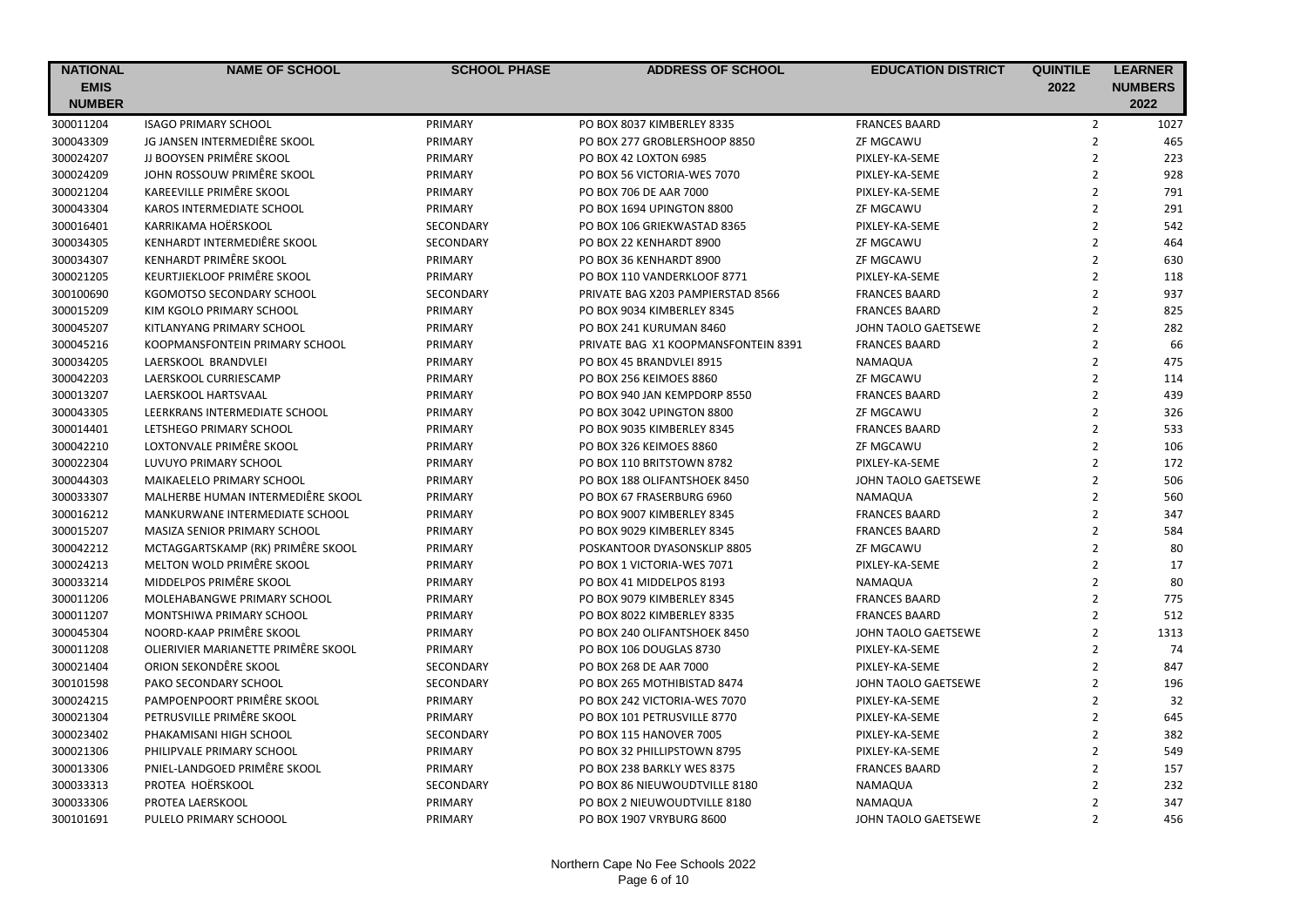| <b>NATIONAL</b> | <b>NAME OF SCHOOL</b>                | <b>SCHOOL PHASE</b> | <b>ADDRESS OF SCHOOL</b>     | <b>EDUCATION DISTRICT</b> | <b>QUINTILE</b> | <b>LEARNER</b> |
|-----------------|--------------------------------------|---------------------|------------------------------|---------------------------|-----------------|----------------|
| <b>EMIS</b>     |                                      |                     |                              |                           | 2022            | <b>NUMBERS</b> |
| <b>NUMBER</b>   |                                      |                     |                              |                           |                 | 2022           |
| 300044404       | RATANG-THUTO SECONDARY SCHOOL        | SECONDARY           | PO BOX 572 POSTMASBURG 8420  | ZF MGCAWU                 | $\overline{2}$  | 981            |
| 300044220       | <b>RE FENTSE PRIMARY SCHOOL</b>      | PRIMARY             | PO BOX 1381 POSTMASBURG 8420 | ZF MGCAWU                 | $\overline{2}$  | 204            |
| 300014207       | RENEILWE PRIMARY SCHOOL              | PRIMARY             | PO BOX 8008 KIMBERLEY 8335   | <b>FRANCES BAARD</b>      | $\overline{2}$  | 557            |
| 300031210       | ROOIWAL (VGK) PRIMÊRE SKOOL          | PRIMARY             | PO BOX 719 STEINKOPF 8244    | NAMAQUA                   | $\overline{2}$  | 74             |
| 300044304       | SISHEN INTERMEDIATE MINE SCHOOL      | PRIMARY             | PO BOX 3088 KATHU 8447       | JOHN TAOLO GAETSEWE       | $\overline{2}$  | 1216           |
| 300044218       | SISHEN PRIMÊRE SKOOL                 | PRIMARY             | PO BOX 73 KATHU 8445         | JOHN TAOLO GAETSEWE       | $\overline{2}$  | 617            |
| 300016215       | SOL PLAATJIE PRIMARY SCHOOL          | PRIMARY             | PO BOX 8019 KIMBERLEY 8335   | <b>FRANCES BAARD</b>      | $\overline{2}$  | 1117           |
| 300042217       | SOVERBY PRIMÊRE SKOOL                | PRIMARY             | PO BOX 427 KEIMOES 8860      | ZF MGCAWU                 | $\overline{2}$  | 160            |
| 300034210       | ST ANNES PRIMÊRE SKOOL               | PRIMARY             | PO BOX 63 ONSEEPKANS 8892    | NAMAQUA                   | $\overline{2}$  | 44             |
| 300042307       | ST MARIA GORETTI (RC) PRIMARY SCHOOL | PRIMARY             | PO BOX 82 AUGRABIES 8874     | ZF MGCAWU                 | $\overline{2}$  | 136            |
| 300016216       | ST PETERS PRIMARY SCHOOL             | PRIMARY             | PO BOX 9020 KIMBERLEY 8345   | <b>FRANCES BAARD</b>      | $\overline{2}$  | 755            |
| 300034310       | ST PHILOMENA INTERMEDIÊRE SKOOL      | PRIMARY             | PO BOX 29 ONSEEPKANS 8892    | NAMAQUA                   | $\overline{2}$  | 309            |
| 300043308       | STERNHAM INTERMEDIËRE SKOOL          | PRIMARY             | PO BOX 24 GROBLERSHOOP 8850  | ZF MGCAWU                 | $\overline{2}$  | 913            |
| 300022307       | STRYDENBURG GEKOMBINEERDE SKOOL      | SECONDARY           | PO BOX 47 STRYDENBURG 8765   | PIXLEY-KA-SEME            | $\overline{2}$  | 796            |
| 300012216       | <b>TADCASTER INTERMEDIATE SCHOOL</b> | PRIMARY             | PO BOX 1032 HARTSWATER 8550  | <b>FRANCES BAARD</b>      | $\overline{2}$  | 256            |
| 300016402       | TETLANYO SECONDARY SCHOOL            | SECONDARY           | PO BOX 8106 KIMBERLEY 8335   | <b>FRANCES BAARD</b>      | $\overline{2}$  | 1253           |
| 300012403       | THABANE HIGH SCHOOL                  | SECONDARY           | PO BOX 9022 KIMBERLEY 8345   | <b>FRANCES BAARD</b>      | $\overline{2}$  | 1012           |
| 300017213       | <b>TLHATLOGANG INTERMEDIATE</b>      | PRIMARY             | PO BOX 153 WARRENTON 8530    | <b>FRANCES BAARD</b>      | $\overline{2}$  | 980            |
| 300043227       | TOPLINE INTERMEDIATE SCHOOL          | PRIMARY             | PO BOX 89 GROBLERSHOOP 8850  | ZF MGCAWU                 | $\overline{2}$  | 326            |
| 300012219       | TSHIAMO PRIMARY SCHOOL               | PRIMARY             | PO BOX 9026 KIMBERLEY 8345   | <b>FRANCES BAARD</b>      | $\overline{2}$  | 722            |
| 300015405       | TSHIRELECO SECONDARY PUBLIC SCHOOL   | SECONDARY           | PO BOX 8023 KIMBERLEY 8335   | <b>FRANCES BAARD</b>      | $\overline{2}$  | 658            |
| 300016206       | <b>TSHWARELELA PRIMARY SCHOOL</b>    | PRIMARY             | PO BOX 9274 KIMBERLEY 8345   | <b>FRANCES BAARD</b>      | $\overline{2}$  | 1115           |
| 300102050       | TT LEKALAKE PRIMARY SCHOOL           | PRIMARY             | PO BOX 6017 BATLHAROS 8476   | JOHN TAOLO GAETSEWE       | $\overline{2}$  | 523            |
| 300043229       | UITSIG PRIMÊRE SKOOL                 | PRIMARY             | PO BOX 172 GROBLERSHOOP 8850 | ZF MGCAWU                 | $\overline{2}$  | 99             |
| 300023403       | UMSO HIGH SCHOOL                     | SECONDARY           | PO BOX 283 COLESBERG 9795    | PIXLEY-KA-SEME            | $\overline{2}$  | 1038           |
| 300042219       | VAALKOPPIES (NGK) PRIMÊRE SKOOL      | PRIMARY             | PO BOX 333 UPINGTON 8800     | ZF MGCAWU                 | $\overline{2}$  | 186            |
| 300024221       | VAN DER WALTSPOORT PRIMÊRE SKOOL     | PRIMARY             | PO BOX 123 VICTORIA-WES 7070 | PIXLEY-KA-SEME            | $\overline{2}$  | 58             |
| 300022309       | VAN WYKSVLEI INTERMEDIÊRE SKOOL      | PRIMARY             | PO BOX 51 VANWYKSVLEI 8922   | PIXLEY-KA-SEME            | $\overline{2}$  | 363            |
| 300045213       | VAN ZYLSRUS INTERMEDIÊRE SKOOL       | PRIMARY             | PO BOX 100 VANZYLSRUS 8467   | JOHN TAOLO GAETSEWE       | $\overline{2}$  | 682            |
| 300041215       | VELA-LANGA PRIMARY SCHOOL            | PRIMARY             | PO BOX 397 UPINGTON 8800     | ZF MGCAWU                 | $\overline{2}$  | 1023           |
| 300021405       | VERITAS SEKONDÊRE SKOOL              | SECONDARY           | PO BOX 782 DE AAR 7000       | PIXLEY-KA-SEME            | $\overline{2}$  | 912            |
| 300024304       | VICTORIA-WES GEKOMBINEERDE SKOOL     | <b>SECONDARY</b>    | PO BOX 102 VICTORIA-WES 7070 | PIXLEY-KA-SEME            | $\overline{2}$  | 597            |
| 300024307       | VICTORIA-WES INTERMEDIÊRE SKOOL      | SECONDARY           | PO BOX 163 VICTORIA-WES 7070 | PIXLEY-KA-SEME            | $\overline{2}$  | 745            |
| 300042220       | VORSTER EILAND PRIMÊRE SKOOL         | PRIMARY             | PO BOX 783 FRIERSDALE 8860   | ZF MGCAWU                 | $\mathbf 2$     | 55             |
| 300012404       | <b>VUYOLWETHU SECONDARY SCHOOL</b>   | <b>SECONDARY</b>    | PO BOX 9192 KIMBERLEY 8345   | <b>FRANCES BAARD</b>      | $\overline{2}$  | 1244           |
| 300017215       | WARRENTON PUBLIC PRIMARY SCHOOL      | PRIMARY             | PO BOX 28 WARRENTON 8530     | <b>FRANCES BAARD</b>      | $\overline{2}$  | 967            |
| 300017305       | WARRENVALE COMBINED SCHOOL           | SECONDARY           | PO BOX 58 WARRENTON 8530     | <b>FRANCES BAARD</b>      | $\overline{2}$  | 694            |
| 300021212       | WILLIE THERON PRIMÊRE SKOOL          | PRIMARY             | PO BOX 338 DE AAR 7000       | PIXLEY-KA-SEME            | $\overline{2}$  | 291            |
| 300057201       | WRENCHVILLE NEW PRIMARY SCHOOL       | PRIMARY             | PO BOX 1004 KURUMAN 8460     | JOHN TAOLO GAETSEWE       | $\overline{2}$  | 835            |
| 300045218       | WRENCHVILLE PRIMÊRE SKOOL            | PRIMARY             | PO BOX 59 KURUMAN 8468       | JOHN TAOLO GAETSEWE       | $\overline{2}$  | 1125           |
| 300016219       | ZINGISA NO 1 INTERMEDIATE SCHOOL     | PRIMARY             | PO BOX 8033 KIMBERLEY 8330   | <b>FRANCES BAARD</b>      | $\overline{2}$  | 794            |
| 300105057       | AB KOLWANE                           | <b>PRIMARY</b>      | KURUMAN 8474                 | JOHN TAOLO GAETSEWE       | $\overline{3}$  | 623            |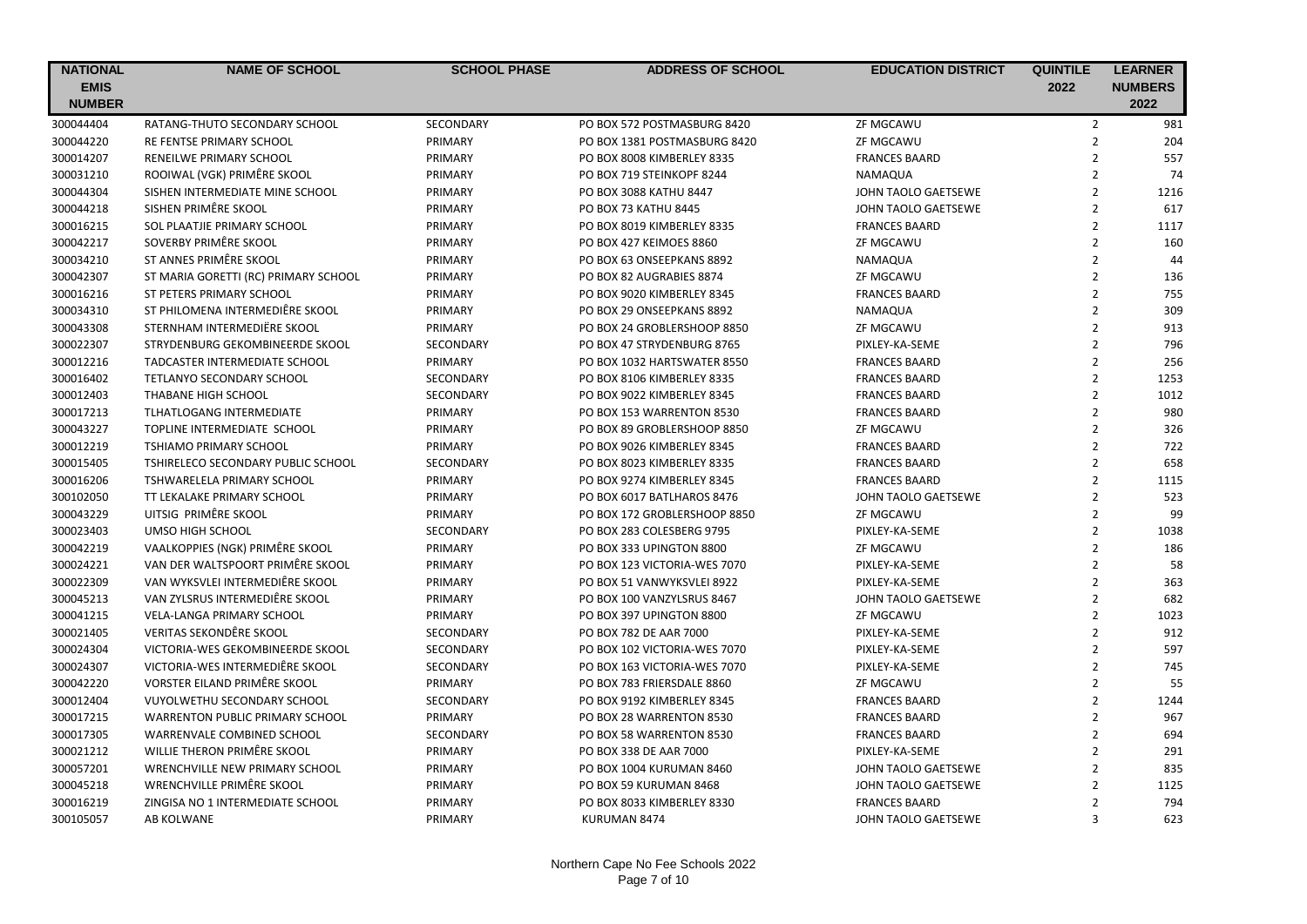| <b>NATIONAL</b><br><b>EMIS</b> | <b>NAME OF SCHOOL</b>                   | <b>SCHOOL PHASE</b> | <b>ADDRESS OF SCHOOL</b>                  | <b>EDUCATION DISTRICT</b> | <b>QUINTILE</b><br>2022 | <b>LEARNER</b><br><b>NUMBERS</b> |
|--------------------------------|-----------------------------------------|---------------------|-------------------------------------------|---------------------------|-------------------------|----------------------------------|
| <b>NUMBER</b>                  |                                         |                     |                                           |                           |                         | 2022                             |
| 300104042                      | BA-GA PHADIMA SECONDARY SCHOOL          | SECONDARY           | PO BOX 1365 KURUMAN 8460                  | JOHN TAOLO GAETSEWE       | 3                       | 364                              |
| 300100055                      | BAITIREDI TECH & COM SECONDARY SCHOOL   | SECONDARY           | PRIVATE BAG X108 MOTHIBISTAD 8474         | JOHN TAOLO GAETSEWE       | 3                       | 1079                             |
| 300013201                      | BARKLY WES PRIMÊRE SKOOL                | PRIMARY             | PO BOX 596 BARKLY WES 8375                | <b>FRANCES BAARD</b>      | 3                       | 960                              |
| 300012301                      | <b>BARKLY WEST HIGH SCHOOL</b>          | SECONDARY           | PO BOX 87 BARKLY WES 8375                 | <b>FRANCES BAARD</b>      | 3                       | 798                              |
| 300013202                      | BARKLY WEST HIGHER PRIMARY SCHOOL       | PRIMARY             | PO BOX 6 BARKLY WES 8375                  | <b>FRANCES BAARD</b>      | 3                       | 872                              |
| 300100095                      | BATLHARO TLHAPING SECONDARY SCHOOL      | SECONDARY           | PRIVATE BAG X150 MOTHIBISTAD 8474         | JOHN TAOLO GAETSEWE       | 3                       | 1076                             |
| 300100181                      | <b>BONTLENG PRIMARY SCHOOL</b>          | PRIMARY             | PO BOX 97 PAMPIERSTAD 8566                | <b>FRANCES BAARD</b>      | 3                       | 725                              |
| 300013401                      | BORESETSE SECONDARY SCHOOL              | SECONDARY           | PO BOX 267 BARKLY WES 8375                | <b>FRANCES BAARD</b>      | 3                       | 1072                             |
| 300031201                      | <b>BULLETRAP PRIMÊRE SKOOL</b>          | PRIMARY             | POSKANTOOR BULLETRAP 8260                 | NAMAQUA                   | 3                       | 39                               |
| 300043204                      | CILLIE (NGK) PRIMÊRE SKOOL              | PRIMARY             | PO BOX 230 KAKAMAS 8870                   | ZF MGCAWU                 | 3                       | 449                              |
| 300023203                      | COLESBERG PUBLIC PRIMARY SCHOOL         | PRIMARY             | PO BOX 116 COLESBERG 9795                 | PIXLEY-KA-SEME            | 3                       | 808                              |
| 300017303                      | CW KIES INTERMEDIÊRE SKOOL              | PRIMARY             | PO BOX 108 HARTSWATER 8570                | <b>FRANCES BAARD</b>      | 3                       | 629                              |
| 300011304                      | DELPORTSHOOP GEKOMBINEERDE SKOOL        | SECONDARY           | PO BOX 123 DELPORTSHOOP 8377              | <b>FRANCES BAARD</b>      | 3                       | 744                              |
| 300015402                      | EMMANUEL SECONDARY SCHOOL               | SECONDARY           | PO BOX 1929 KIMBERLEY 8301                | <b>FRANCES BAARD</b>      | $\overline{3}$          | 1219                             |
| 300021202                      | <b>EMTHANJENI PUBLIC PRIMARY SCHOOL</b> | PRIMARY             | PO BOX 296 DE AAR 7000                    | PIXLEY-KA-SEME            | $\overline{3}$          | 513                              |
| 300015204                      | ENDEAVOUR PRIMARY SCHOOL                | PRIMARY             | DEODAR ROAD KIMBERLEY 8301                | <b>FRANCES BAARD</b>      | 3                       | 1028                             |
| 300017407                      | FLOORS HIGH SCHOOL NR 2                 | SECONDARY           | PO BOX 829 KIMBERLEY 8301                 | <b>FRANCES BAARD</b>      | 3                       | 619                              |
| 300043207                      | FRANK BIGGS PRIMÊRE SKOOL               | PRIMARY             | PO BOX 89 LOUISVALE 8809                  | ZF MGCAWU                 | 3                       | 804                              |
| 300100397                      | GALALETSANG SCIENCE SECONDARY SCHOOL    | SECONDARY           | PRIVATE BAG X158 MOTHIBISTAD 8474         | JOHN TAOLO GAETSEWE       | 3                       | 1037                             |
| 300100402                      | <b>GAMASEGO PRIMARY SCHOOL</b>          | PRIMARY             | PRIVATE BAG X113 MOTHIBISTAD 8474         | JOHN TAOLO GAETSEWE       | 3                       | 201                              |
| 300100415                      | GAOSHUPE MAKODI PRIMARY SCHOOL          | PRIMARY             | PO BOX 283 PAMPIERSTAD 8566               | <b>FRANCES BAARD</b>      | 3                       | 320                              |
| 300016403                      | <b>GREENPOINT HIGH SCHOOL</b>           | <b>SECONDARY</b>    | PO BOX 10229 KIMBERLEY 8300               | <b>FRANCES BAARD</b>      | 3                       | 731                              |
| 300016203                      | <b>GROENPUNT PRIMÊRE SKOOL</b>          | PRIMARY             | PO BOX 10178 KIMBERLEY 8301               | <b>FRANCES BAARD</b>      | 3                       | 1239                             |
| 300100478                      | H SAANE PRIMARY SCHOOL                  | PRIMARY             | PO BOX 318 MOTHIBISTAD 8474               | JOHN TAOLO GAETSEWE       | $\overline{3}$          | 138                              |
| 300022305                      | <b>HOËRSKOOL STEYNVILLE</b>             | <b>SECONDARY</b>    | PO BOX 89 HOPETOWN 8750                   | PIXLEY-KA-SEME            | 3                       | 745                              |
| 300045403                      | HOËRSKOOL WRENCHVILLE                   | SECONDARY           | PO BOX 94 KURUMAN 8468                    | JOHN TAOLO GAETSEWE       | 3                       | 998                              |
| 300014202                      | <b>HOMEVALE PRIMARY SCHOOL</b>          | PRIMARY             | PO BOX 429 KIMBERLEY 8300                 | <b>FRANCES BAARD</b>      | 3                       | 971                              |
| 300012402                      | HOMEVALE SECONDARY SCHOOL NR 1          | <b>SECONDARY</b>    | PO BOX 1544 KIMBERLEY 8300                | <b>FRANCES BAARD</b>      | 3                       | 806                              |
| 300045303                      | HOTAZEL COMBINED SCHOOL                 | SECONDARY           | PO BOX 84 HOTAZEL 8490                    | JOHN TAOLO GAETSEWE       | 3                       | 748                              |
| 300100535                      | <b>IKETLELETSO INTERMEDIATE SCHOOL</b>  | PRIMARY             | PRIVATE BAG X104 MOTHIBISTAD 8474         | JOHN TAOLO GAETSEWE       | $\overline{3}$          | 720                              |
| 300024305                      | <b>IKHAYA PRIMARY SCHOOL</b>            | PRIMARY             | PO BOX 25 RICHMOND 7090                   | PIXLEY-KA-SEME            | 3                       | 516                              |
| 300100555                      | <b>ISAGONTLE PRIMARY SCHOOL</b>         | PRIMARY             | PRIVATE BAG X128 MOTHIBISTAD 8474         | JOHN TAOLO GAETSEWE       | 3                       | 1157                             |
| 300043232                      | KAKAMAS PRIMARY SCHOOL                  | PRIMARY             | 1007 SONNEBLOM STR PHASE 4 LANGVERWAG     | ZF MGCAWU                 | 3                       | 743                              |
| 300042304                      | KALKSLOOT INTERMEDIATE SCHOOL           | PRIMARY             | PO BOX 1420 UPINGTON 8800                 | <b>ZF MGCAWU</b>          | 3                       | 662                              |
| 300100691                      | <b>KGONO PRIMARY SCHOOL</b>             | PRIMARY             | PO BOX 129 PAMPIERSTAD 8566               | <b>FRANCES BAARD</b>      | $\overline{3}$          | 646                              |
| 300045206                      | KGOTATSANO PRIMARY SCHOOL               | PRIMARY             | PO BOX 2507 KURUMAN 8460                  | ZF MGCAWU                 | 3                       | 184                              |
| 300044206                      | KHOSIS (MET) PRIMARY SCHOOL             | PRIMARY             | PO BOX 1021 POSTMASBURG 8420              | ZF MGCAWU                 | $\overline{3}$          | 108                              |
| 300032203                      | KLIPFONTEIN MET PRIMÊRE SKOOL           | PRIMARY             | PO BOX 148 GARIES 8220                    | NAMAQUA                   | $\overline{3}$          | 77                               |
| 300044302                      | LANGBERG HIGH SCHOOL                    | SECONDARY           | PO BOX 98 OLIFANTSHOEK 8450               | JOHN TAOLO GAETSEWE       | 3                       | 944                              |
| 300033305                      | <b>LOERIESFONTEIN LAERSKOOL</b>         | PRIMARY             | PO BOX 6 LOERIESFONTEIN 8185              | NAMAQUA                   | 3                       | 357                              |
| 300043231                      | LOUISVALE PRIMARY SCHOOL                | PRIMARY             | HANEPOOT CRESCENT LOUISVALE UPINGTON 8815 | <b>ZF MGCAWU</b>          | 3                       | 960                              |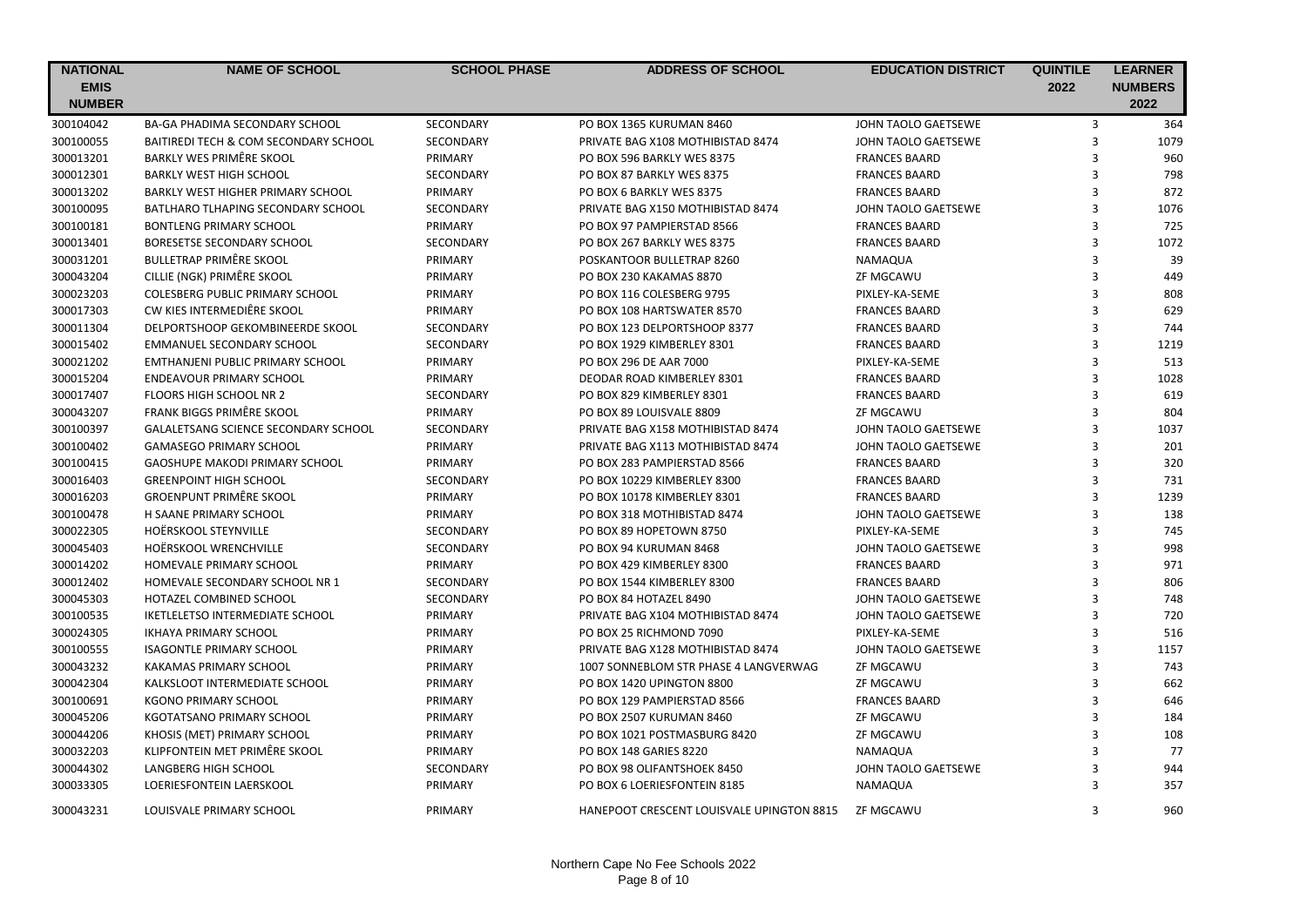| <b>NATIONAL</b> | <b>NAME OF SCHOOL</b>              | <b>SCHOOL PHASE</b> | <b>ADDRESS OF SCHOOL</b>          | <b>EDUCATION DISTRICT</b> | <b>QUINTILE</b> | <b>LEARNER</b> |
|-----------------|------------------------------------|---------------------|-----------------------------------|---------------------------|-----------------|----------------|
| <b>EMIS</b>     |                                    |                     |                                   |                           | 2022            | <b>NUMBERS</b> |
| <b>NUMBER</b>   |                                    |                     |                                   |                           |                 | 2022           |
| 300014206       | LUCRETIA INTERMEDIATE SCHOOL       | PRIMARY             | CARISSA STREET KIMBERLEY 8309     | <b>FRANCES BAARD</b>      | $\mathsf 3$     | 1077           |
| 300043218       | LUTZBURG (SSKV) INTERMEDIÊRE SKOOL | PRIMARY             | PO BOX 123 KAKAMAS 8870           | ZF MGCAWU                 | 3               | 262            |
| 300101030       | MAKGOLOKWE SECONDARY SCHOOL        | SECONDARY           | PRIVATE BAG X1513 KURUMAN 8460    | JOHN TAOLO GAETSEWE       | 3               | 180            |
| 300101090       | <b>MAPOTENG PRIMARY SCHOOL</b>     | PRIMARY             | PO BOX 102 MOTHIBISTAD 8474       | JOHN TAOLO GAETSEWE       | 3               | 641            |
| 300104002       | MATHANTHANYANENG PRIMARY SCHOOL    | PRIMARY             | PO BOX 919 KURUMAN 8460           | JOHN TAOLO GAETSEWE       | 3               | 38             |
| 300021403       | MONWABISI SENIOR SECONDARY SCHOOL  | <b>SECONDARY</b>    | PO BOX 306 DE AAR 7000            | PIXLEY-KA-SEME            | 3               | 568            |
| 300101371       | MOOKI-LOBELO PRIMARY SCHOOL        | PRIMARY             | PO BOX 58 PAMPIERSTAD 8566        | <b>FRANCES BAARD</b>      | 3               | 480            |
| 300013210       | MOSALAKAE PUBLIC PRIMARY SCHOOL    | PRIMARY             | PO BOX 270 BARKLY WES 8375        | <b>FRANCES BAARD</b>      | 3               | 741            |
| 300012210       | MOTSWEDITHUTO INTERMEDIATE SCHOOL  | PRIMARY             | PO BOX 2067 HARTSWATER 8570       | <b>FRANCES BAARD</b>      | 3               | 556            |
| 300042213       | NEILERSDRIFT INTERMEDIÊRE SKOOL    | PRIMARY             | PO BOX 808 KEIMOES 8860           | ZF MGCAWU                 | 3               | 564            |
| 300013215       | OLYMPIC PRIMARY SCHOOL             | PRIMARY             | PO BOX 1692 KIMBERLEY 8300        | <b>FRANCES BAARD</b>      | $\overline{3}$  | 1034           |
| 300022214       | ORANJE DIAMANT PRIMÊRE SKOOL       | PRIMARY             | PO BOX 57 HOPETOWN 8750           | PIXLEY-KA-SEME            | 3               | 852            |
| 300101579       | OREEDITSE PRIMARY SCHOOL           | PRIMARY             | NO RESPONSE                       | JOHN TAOLO GAETSEWE       | 3               | 277            |
| 300101596       | PABALELO PRIMARY SCHOOL            | PRIMARY             | PO BOX 171 PAMPIERSTAD 8566       | <b>FRANCES BAARD</b>      | 3               | 780            |
| 300041220       | PABALLELO PRIMARY SCHOOL           | PRIMARY             | VULINDLELA STREET UPINGTON 8801   | ZF MGCAWU                 | 3               | 842            |
| 300101600       | PAMPIERSTAD SECONDARY SCHOOL       | <b>SECONDARY</b>    | PRIVATE BAG X206 PAMPIERSTAD 8566 | <b>FRANCES BAARD</b>      | 3               | 930            |
| 300034308       | PELLA (RK) INTERMEDIÊRE SKOOL      | PRIMARY             | PO BOX 64 PELLA 8891              | NAMAQUA                   | 3               | 394            |
| 300043222       | PERDE-EILAND (NGK) PRIMÊRE SKOOL   | PRIMARY             | PO BOX 50 KAKAMAS 8873            | ZF MGCAWU                 | 3               | 312            |
| 300101614       | PERTH PRIMARY SCHOOL               | PRIMARY             | PO BOX 166 GATA-LWA-TLOU 8625     | JOHN TAOLO GAETSEWE       | 3               | 203            |
| 300014212       | PESCODIA PRIMARY SCHOOL            | PRIMARY             | PO BOX 396 KIMBERLEY 8309         | <b>FRANCES BAARD</b>      | 3               | 1004           |
| 300015404       | PESCODIA SECONDARY SCHOOL          | SECONDARY           | ALBATROS STRAAT 53 KIMBERLEY 8309 | <b>FRANCES BAARD</b>      | 3               | 856            |
| 300101617       | PHAKANE SECONDARY SCHOOL           | SECONDARY           | PO BOX 731 KURUMAN 8460           | JOHN TAOLO GAETSEWE       | 3               | 713            |
| 300101655       | PITSO JANTJIE SECONDARY SCHOOL     | SECONDARY           | PRIVATE BAG X154 MOTHIBISTAD 8474 | JOHN TAOLO GAETSEWE       | $\overline{3}$  | 597            |
| 300044217       | POSTDENE PRIMÊRE SKOOL             | PRIMARY             | PO BOX 1399 POSTMASBURG 8420      | <b>ZF MGCAWU</b>          | 3               | 790            |
| 300022208       | RD WILLIAMS PRIMARY SCHOOL         | PRIMARY             | PO BOX 296 PRIESKA 8940           | PIXLEY-KA-SEME            | 3               | 875            |
| 300017220       | REAIPELA INTERMEDIATE SCHOOL       | PRIMARY             | PO BOX 64 MAGOGONG 8575           | <b>FRANCES BAARD</b>      | 3               | 607            |
| 300101776       | REAITEKA INTERMEDIATE SCHOOL       | PRIMARY             | PO BOX 499 MOTHIBISTAD 8474       | JOHN TAOLO GAETSEWE       | 3               | 241            |
| 300017208       | REALEBOGA INTERMEDIATE SCHOOL      | PRIMARY             | PO BOX 519 JAN KEMPDORP 8550      | <b>FRANCES BAARD</b>      | 3               | 291            |
| 300101783       | <b>REARATA PRIMARY SCHOOL</b>      | PRIMARY             | PO BOX 5114 BATLHAROS 8476        | JOHN TAOLO GAETSEWE       | 3               | 389            |
| 300101790       | REEBONE INTERMEDIATE SCHOOL        | PRIMARY             | PO BOX 266 KURUMAN 8460           | JOHN TAOLO GAETSEWE       | 3               | 41             |
| 300101812       | REITEMOGETSE PRIMARY SCHOOL        | PRIMARY             | PO BOX 103 MOTHIBISTAD 8474       | JOHN TAOLO GAETSEWE       | 3               | 115            |
| 300101813       | REITLAMILE INTERMEDIATE SCHOOL     | PRIMARY             | PO BOX 84 PAMPIERSTAD 8566        | <b>FRANCES BAARD</b>      | 3               | 892            |
| 300101821       | REKGARATLHILE SECONDARY SCHOOL     | SECONDARY           | PO BOX 166 KURUMAN 8460           | JOHN TAOLO GAETSEWE       | 3               | 949            |
| 300101825       | RELEKILE PRIMARY SCHOOL            | PRIMARY             | PO BOX 13 MOTHIBISTAD 8474        | JOHN TAOLO GAETSEWE       | 3               | 179            |
| 300101827       | REMMOGO SECONDARY SCHOOL           | SECONDARY           | PRIVATE BAG X176 MOTHIBISTAD 8474 | JOHN TAOLO GAETSEWE       | 3               | 1027           |
| 300101836       | RESOLOFETSE INTERMEDIATE SCHOOL    | <b>SECONDARY</b>    | PO BOX 642 KURUMAN 8460           | JOHN TAOLO GAETSEWE       | 3               | 30             |
| 300101851       | ROBANYANE TOTO II PRIMARY SCHOOL   | PRIMARY             | PRIVATE BAG X103 MOTHIBISTAD 8474 | JOHN TAOLO GAETSEWE       | 3               | 690            |
| 300016404       | ROODEPAN HIGH SCHOOL               | SECONDARY           | <b>CHRYSANTHENUM STREET</b>       | <b>FRANCES BAARD</b>      | 3               | 819            |
| 300016214       | ROODEPAN PRIMARY SCHOOL            | PRIMARY             | 90 STARLING STREET KIMBERLEY 8309 | <b>FRANCES BAARD</b>      | 3               | 1323           |
| 300043224       | ROSENDAL INTERMEDIATE SCHOOL       | PRIMARY             | PO BOX 1350 UPINGTON 8800         | ZF MGCAWU                 | 3               | 1376           |
| 300101862       | RUSFONTEIN PRIMARY SCHOOL          | PRIMARY             | PO BOX 129 MOTHIBISTAD 8474       | JOHN TAOLO GAETSEWE       | 3               | 110            |
| 300042403       | SAUL DAMON SEKONDÊRE SKOOL         | SECONDARY           | PO BOX 1251 UPINGTON 8000         | ZF MGCAWU                 | 3               | 1231           |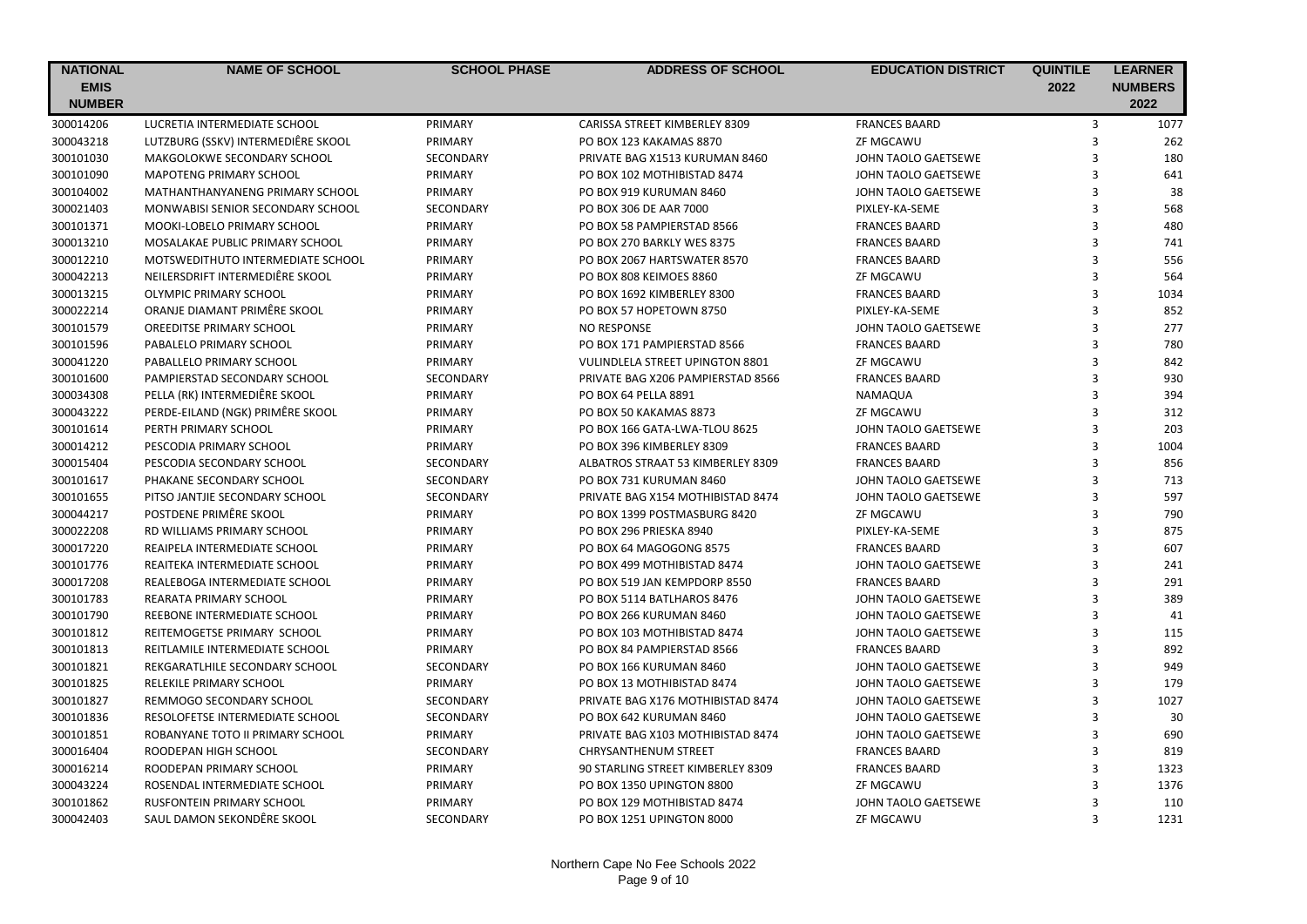| <b>NATIONAL</b> | <b>NAME OF SCHOOL</b>                  | <b>SCHOOL PHASE</b> | <b>ADDRESS OF SCHOOL</b>          | <b>EDUCATION DISTRICT</b> | <b>QUINTILE</b> | <b>LEARNER</b> |
|-----------------|----------------------------------------|---------------------|-----------------------------------|---------------------------|-----------------|----------------|
| <b>EMIS</b>     |                                        |                     |                                   |                           | 2022            | <b>NUMBERS</b> |
| <b>NUMBER</b>   |                                        |                     |                                   |                           |                 | 2022           |
| 300101901       | SEDIBENG PRIMARY SCHOOL                | PRIMARY             | PO BOX 5821 BATLHAROS 8476        | JOHN TAOLO GAETSEWE       | 3               | 358            |
| 300101920       | SEGOPOTSO INTERMEDIATE SCHOOL          | SECONDARY           | PO BOX 481 MOTHIBISTAD 8474       | JOHN TAOLO GAETSEWE       | 3               | 261            |
| 300101919       | SEGOYANA PRIMARY SCHOOL                | PRIMARY             | PO BOX 210 MOTHIBISTAD 8474       | JOHN TAOLO GAETSEWE       | 3               | 1371           |
| 300101922       | SEGWANENG PRIMARY SCHOOL               | PRIMARY             | PO MOTHIBISTAD MOTHIBISTAD 8474   | JOHN TAOLO GAETSEWE       | 3               | 182            |
| 300101974       | <b>SESHENG PRIMARY SCHOOL</b>          | PRIMARY             | PRIVATE BAG X142 KURUMAN 8474     | JOHN TAOLO GAETSEWE       | 3               | 309            |
| 300101985       | SEUPE PRIMARY SCHOOL                   | PRIMARY             | PRIVATE BAG X175 MOTHIBISTAD 8474 | JOHN TAOLO GAETSEWE       | 3               | 700            |
| 300101991       | SHALANA PRIMARY SCHOOL                 | PRIMARY             | PO BOX 86 HEUNAAR 8611            | JOHN TAOLO GAETSEWE       | 3               | 130            |
| 300044214       | SHA-LEJE PRIMARY SCHOOL                | PRIMARY             | PO BOX 36 LIME ACRES 8410         | <b>ZF MGCAWU</b>          | 3               | 93             |
| 300101998       | SIMOLOLANG PRIMARY SCHOOL              | PRIMARY             | PO BOX 2676 VRYBURG 8600          | JOHN TAOLO GAETSEWE       | 3               | 450            |
| 300101999       | SIMON MEDUPE PRIMARY SCHOOL            | PRIMARY             | PO BOX 196 PAMPIERSTAD 8566       | <b>FRANCES BAARD</b>      | 3               | 481            |
| 300022306       | SONSKYN INTERMEDIATE SCHOOL            | PRIMARY             | PO BOX 50 MARYDALE 8910           | PIXLEY-KA-SEME            | 3               | 584            |
| 300023215       | <b>SS MADIKANE PRIMARY SCHOOL</b>      | PRIMARY             | PO BOX 76 COLESBERG 9795          | PIXLEY-KA-SEME            | 3               | 592            |
| 300022215       | STEYNVILLE PRIMARY SCHOOL              | PRIMARY             | PO BOX 265 HOPETOWN 8750          | PIXLEY-KA-SEME            | 3               | 836            |
| 300042218       | SWARTHMORE (DRC) PRIMARY SCHOOL        | PRIMARY             | PO BOX 363 UPINGTON 8800          | ZF MGCAWU                 | 3               | 267            |
| 300012217       | <b>TAUDIARORA PRIMARY SCHOOL</b>       | PRIMARY             | PRIVATE BAG X9 JAN KEMPDORP 8550  | <b>FRANCES BAARD</b>      | 3               | 184            |
| 300102079       | THAE PRIMARY SCHOOL                    | PRIMARY             | PO BOX 524 MOTHIBISTAD 8474       | JOHN TAOLO GAETSEWE       | 3               | 80             |
| 300102081       | THAGANYANE PRIMARY SCHOOL              | PRIMARY             | PO BOX 2347 VRYBURG 8600          | JOHN TAOLO GAETSEWE       | 3               | 529            |
| 300102117       | THUSEGO INTERMEDIATE SCHOOL            | PRIMARY             | PO BOX 546 MOTHIBISTAD 8474       | JOHN TAOLO GAETSEWE       | 3               | 273            |
| 300102193       | TONGWANE INTERMEDIATE SCHOOL           | PRIMARY             | PO BOX 589 MOTHIBISTAD 8474       | JOHN TAOLO GAETSEWE       | 3               | 261            |
| 300102200       | <b>TSAELENGWE INTERMEDIATE SCHOOL</b>  | PRIMARY             | PO BOX 1949 KURUMAN 8460          | JOHN TAOLO GAETSEWE       | 3               | 112            |
| 300102209       | <b>TSELANCHO INTERMEDIATE SCHOOL</b>   | PRIMARY             | PRIVATE BAG X947 KURUMAN 8460     | JOHN TAOLO GAETSEWE       | 3               | 185            |
| 300102234       | <b>TSHIMOLOGO INTERMEDIATE SCHOOL</b>  | PRIMARY             | PRIVATE BAG X121 MOTHIBISTAD 8474 | JOHN TAOLO GAETSEWE       | 3               | 246            |
| 300102261       | <b>TSINENG PRIMARY SCHOOL</b>          | PRIMARY             | PO BOX 431 MOTHIBISTAD 8474       | JOHN TAOLO GAETSEWE       | 3               | 294            |
| 300104019       | <b>TSOE PRIMARY SCHOOL</b>             | PRIMARY             | PO BOX 12 HEUNAAR 8611            | JOHN TAOLO GAETSEWE       | 3               | 326            |
| 300013305       | ULCO PRIMARY SCHOOL                    | PRIMARY             | PO BOX 75 ULCO 8390               | <b>FRANCES BAARD</b>      | 3               | 65             |
| 300017409       | VALSPAN HIGH SCHOOL                    | <b>SECONDARY</b>    | 3186 MASAKENG                     | <b>FRANCES BAARD</b>      | 3               | 821            |
| 300017214       | <b>VALSPAN INTERMEDIATE SCHOOL</b>     | PRIMARY             | PO BOX 146 JAN KEMPDORP 8550      | <b>FRANCES BAARD</b>      | 3               | 1121           |
| 300016217       | <b>VENUS PRIMÊRE SKOOL</b>             | PRIMARY             | TWEEDE STRAAT 50 KIMBERLEY 8301   | <b>FRANCES BAARD</b>      | 3               | 1144           |
| 300031212       | VIOOLSDRIF PRIMÊRE SKOOL               | PRIMARY             | PO BOX 735 VIOOLSDRIFT 8244       | NAMAQUA                   | 3               | 83             |
| 300102314       | <b>VLAKFONTEIN INTERMEDIATE SCHOOL</b> | PRIMARY             | PRIVATE BAG X135 MOTHIBISTAD 8474 | JOHN TAOLO GAETSEWE       | 3               | 915            |
| 300042221       | VYEBOS-EILAND PRIMÊRE SKOOL            | PRIMARY             | PO BOX 88 KEIMOES 8860            | ZF MGCAWU                 | 3               | 52             |
| 300012220       | WATERWORKS PRIMARY SCHOOL              | PRIMARY             | PO BOX 2163 KIMBERLEY 8300        | <b>FRANCES BAARD</b>      |                 | 66             |
| 300034212       | WITBANK PRIMÊRE SKOOL                  | PRIMARY             | PO BOX 233 POFADDER 8890          | NAMAQUA                   |                 | 41             |
| 300021213       | ZINGISANI PRIMARY SCHOOL               | PRIMARY             | PO BOX 289 DE AAR 7000            | PIXLEY-KA-SEME            | 3               | 371            |